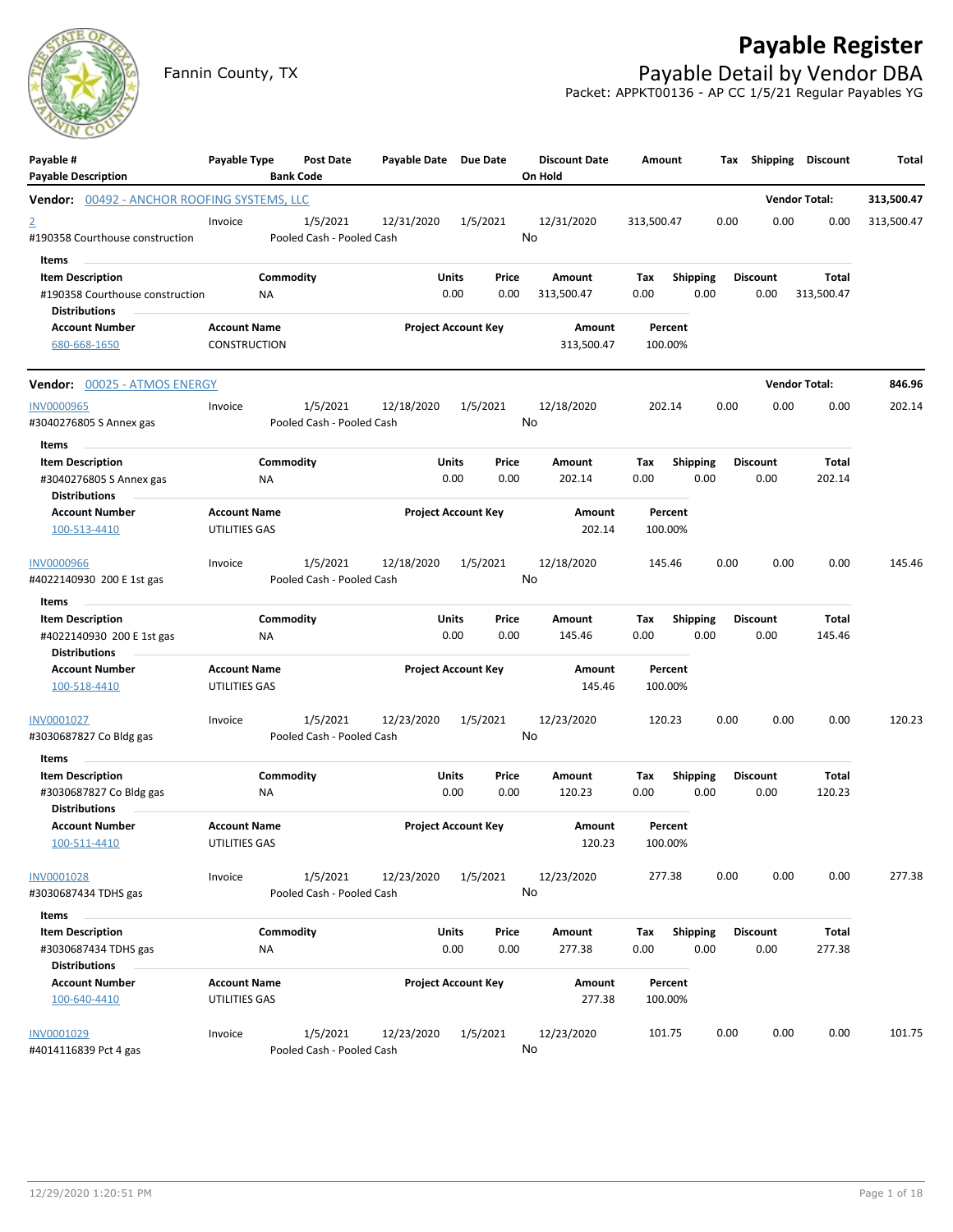| Payable Register                                                                          |                                            |                                       |                       |                            |                                 |                    |                         | Packet: APPKT00136 - AP CC 1/5/21 Regular Payables YG |                        |          |
|-------------------------------------------------------------------------------------------|--------------------------------------------|---------------------------------------|-----------------------|----------------------------|---------------------------------|--------------------|-------------------------|-------------------------------------------------------|------------------------|----------|
| Payable #<br><b>Payable Description</b>                                                   | Payable Type                               | <b>Post Date</b><br><b>Bank Code</b>  | Payable Date Due Date |                            | <b>Discount Date</b><br>On Hold | Amount             |                         | Tax Shipping Discount                                 |                        | Total    |
| <b>Items</b>                                                                              |                                            |                                       |                       |                            |                                 |                    |                         |                                                       |                        |          |
| <b>Item Description</b><br>#4014116839 Pct 4 gas<br><b>Distributions</b>                  |                                            | Commodity<br>ΝA                       | Units                 | Price<br>0.00<br>0.00      | Amount<br>101.75                | Tax<br>0.00        | Shipping<br>0.00        | <b>Discount</b><br>0.00                               | <b>Total</b><br>101.75 |          |
| <b>Account Number</b><br>240-624-4410                                                     | <b>Account Name</b><br><b>UTILITY GAS</b>  |                                       |                       | <b>Project Account Key</b> | Amount<br>101.75                | Percent<br>100.00% |                         |                                                       |                        |          |
| Vendor: 00502 - BECK STEEL, INC                                                           |                                            |                                       |                       |                            |                                 |                    |                         |                                                       | <b>Vendor Total:</b>   | 3,146.88 |
| 1956-12                                                                                   | Invoice                                    | 1/5/2021                              | 12/18/2020            | 1/5/2021                   | 12/18/2020                      | 3,146.88           |                         | 0.00<br>0.00                                          | 0.00                   | 3,146.88 |
| Courthouse construction                                                                   |                                            | Pooled Cash - Pooled Cash             |                       |                            | No                              |                    |                         |                                                       |                        |          |
| Items                                                                                     |                                            |                                       |                       |                            |                                 |                    |                         |                                                       |                        |          |
| <b>Item Description</b><br>Courthouse construction<br><b>Distributions</b>                |                                            | Commodity<br>NA                       | Units                 | Price<br>0.00<br>0.00      | Amount<br>3,146.88              | Tax<br>0.00        | <b>Shipping</b><br>0.00 | <b>Discount</b><br>0.00                               | Total<br>3,146.88      |          |
| <b>Account Number</b><br>680-668-1650                                                     | <b>Account Name</b><br><b>CONSTRUCTION</b> |                                       |                       | <b>Project Account Key</b> | Amount<br>3,146.88              | Percent<br>100.00% |                         |                                                       |                        |          |
| Vendor: 00800 - Bonham Quick Lube                                                         |                                            |                                       |                       |                            |                                 |                    |                         |                                                       | <b>Vendor Total:</b>   | 447.00   |
| 98869                                                                                     | Invoice                                    | 1/5/2021                              | 12/16/2020            | 1/5/2021                   | 12/16/2020                      | 52.00              |                         | 0.00<br>0.00                                          | 0.00                   | 52.00    |
| Sheriff 2019 Ford mount tires<br>Items                                                    |                                            | Pooled Cash - Pooled Cash             |                       |                            | No                              |                    |                         |                                                       |                        |          |
| <b>Item Description</b>                                                                   |                                            | Commodity                             | Units                 | Price                      | Amount                          | Tax                | <b>Shipping</b>         | <b>Discount</b>                                       | Total                  |          |
| Sheriff 2019 Ford mount tires<br><b>Distributions</b>                                     |                                            | ΝA                                    |                       | 0.00<br>0.00               | 52.00                           | 0.00               | 0.00                    | 0.00                                                  | 52.00                  |          |
| <b>Account Number</b><br>100-560-4540                                                     | <b>Account Name</b>                        | R & M AUTOMOBILES                     |                       | <b>Project Account Key</b> | Amount<br>52.00                 | Percent<br>100.00% |                         |                                                       |                        |          |
| 98932                                                                                     | Invoice                                    | 1/5/2021                              | 12/18/2020            | 1/5/2021                   | 12/18/2020                      | 108.00             |                         | 0.00<br>0.00                                          | 0.00                   | 108.00   |
| Sheriff 2018 Chev Unit 1941 oil change                                                    |                                            | Pooled Cash - Pooled Cash             |                       |                            | No                              |                    |                         |                                                       |                        |          |
| Items                                                                                     |                                            |                                       |                       |                            |                                 |                    |                         |                                                       |                        |          |
| <b>Item Description</b><br>Sheriff 2018 Chev Unit 1941 oil change<br><b>Distributions</b> |                                            | Commodity<br><b>NA</b>                | Units<br>0.00         | Price<br>0.00              | Amount<br>108.00                | Tax<br>0.00        | <b>Shipping</b><br>0.00 | <b>Discount</b><br>0.00                               | Total<br>108.00        |          |
| <b>Account Number</b><br>100-560-4540                                                     | <b>Account Name</b>                        | R & M AUTOMOBILES                     |                       | <b>Project Account Key</b> | Amount<br>108.00                | Percent<br>100.00% |                         |                                                       |                        |          |
| 99064                                                                                     | Invoice                                    | 1/5/2021                              | 12/21/2020            | 1/5/2021                   | 12/21/2020                      | 52.00              |                         | 0.00<br>0.00                                          | 0.00                   | 52.00    |
| Sheriff 2018 Dodge Unit 3272 oil change                                                   |                                            | Pooled Cash - Pooled Cash             |                       |                            | No                              |                    |                         |                                                       |                        |          |
| Items<br><b>Item Description</b><br>Sheriff 2018 Dodge Unit 3272 oil change               |                                            | Commodity<br>ΝA                       | Units                 | Price<br>0.00<br>0.00      | Amount<br>52.00                 | Tax<br>0.00        | <b>Shipping</b><br>0.00 | <b>Discount</b><br>0.00                               | Total<br>52.00         |          |
| <b>Distributions</b><br><b>Account Number</b>                                             | <b>Account Name</b>                        |                                       |                       | <b>Project Account Key</b> | Amount                          | Percent            |                         |                                                       |                        |          |
| 100-560-4540                                                                              |                                            | R & M AUTOMOBILES                     |                       |                            | 52.00                           | 100.00%            |                         |                                                       |                        |          |
| 99124<br>Sheriff 2018 Dodge Unit 3272 mount tires                                         | Invoice                                    | 1/5/2021<br>Pooled Cash - Pooled Cash | 12/22/2020            | 1/5/2021                   | 12/22/2020<br>No                | 52.00              |                         | 0.00<br>0.00                                          | 0.00                   | 52.00    |
| Items                                                                                     |                                            |                                       |                       |                            |                                 |                    |                         |                                                       |                        |          |
| <b>Item Description</b><br>Sheriff 2018 Dodge Unit 3272 mount tires                       |                                            | Commodity<br>ΝA                       | Units                 | Price<br>0.00<br>0.00      | Amount<br>52.00                 | Tax<br>0.00        | <b>Shipping</b><br>0.00 | Discount<br>0.00                                      | Total<br>52.00         |          |
| <b>Distributions</b>                                                                      |                                            |                                       |                       |                            |                                 |                    |                         |                                                       |                        |          |
| <b>Account Number</b><br>100-560-4540                                                     | <b>Account Name</b>                        | R & M AUTOMOBILES                     |                       | <b>Project Account Key</b> | Amount<br>52.00                 | Percent<br>100.00% |                         |                                                       |                        |          |
| 99126                                                                                     | Invoice                                    | 1/5/2021                              | 12/22/2020            | 1/5/2021                   | 12/22/2020                      | 7.00               |                         | 0.00<br>0.00                                          | 0.00                   | 7.00     |
| Sheriff 2017 Ford Unit 4017 inspection                                                    |                                            | Pooled Cash - Pooled Cash             |                       |                            | No                              |                    |                         |                                                       |                        |          |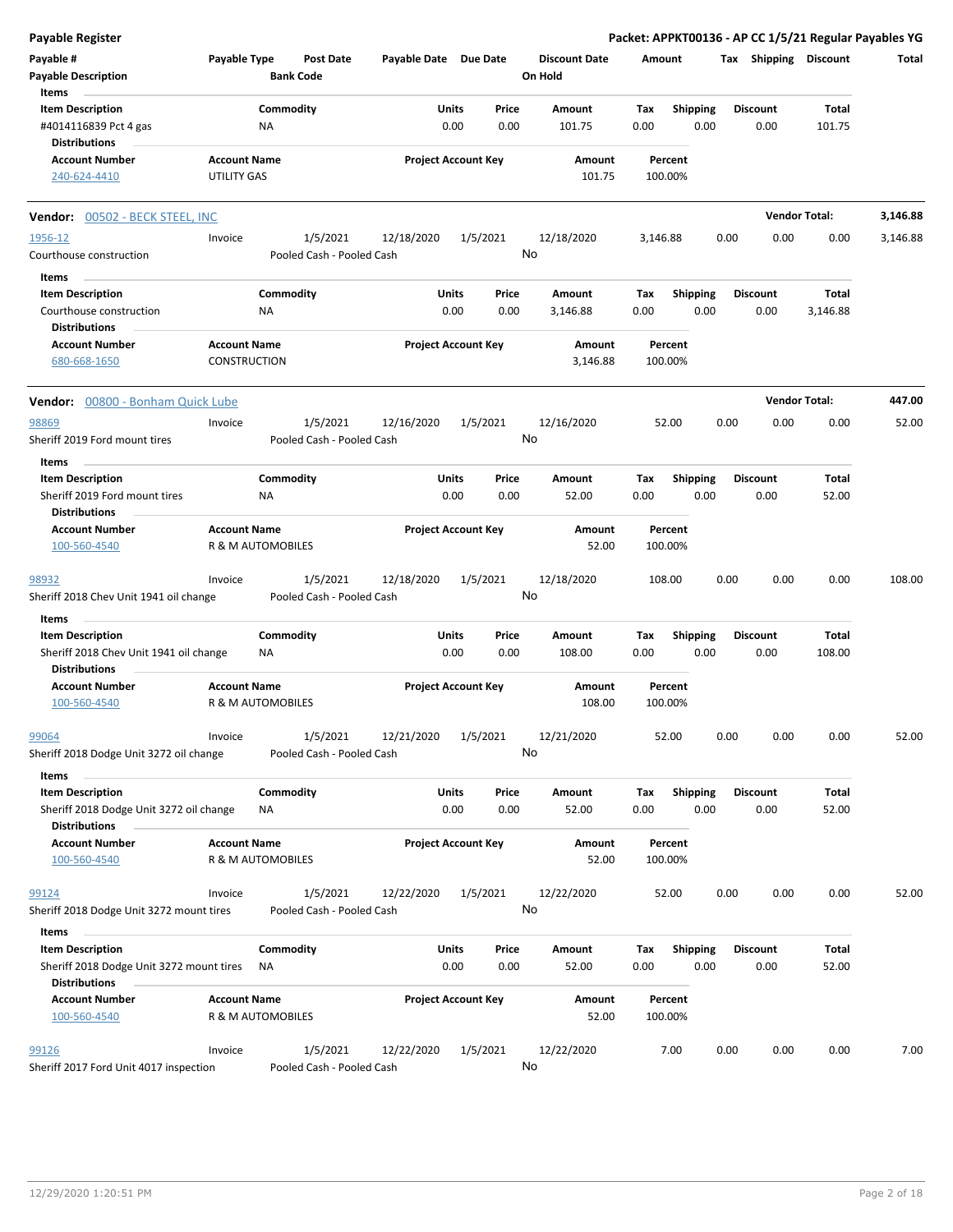| <b>Payable Register</b>                                                                   |                                                                                    |                       |                            |                                 | Packet: APPKT00136 - AP CC 1/5/21 Regular Payables YG |      |                         |                       |        |
|-------------------------------------------------------------------------------------------|------------------------------------------------------------------------------------|-----------------------|----------------------------|---------------------------------|-------------------------------------------------------|------|-------------------------|-----------------------|--------|
| Payable #<br>Payable Type<br><b>Payable Description</b>                                   | <b>Post Date</b><br><b>Bank Code</b>                                               | Payable Date Due Date |                            | <b>Discount Date</b><br>On Hold | Amount                                                |      |                         | Tax Shipping Discount | Total  |
| Items<br><b>Item Description</b><br>Sheriff 2017 Ford Unit 4017 inspection                | Commodity<br>NA                                                                    | Units<br>0.00         | Price<br>0.00              | Amount<br>7.00                  | <b>Shipping</b><br>Tax<br>0.00<br>0.00                |      | <b>Discount</b><br>0.00 | Total<br>7.00         |        |
| <b>Distributions</b><br><b>Account Number</b><br><b>Account Name</b><br>100-560-4540      | R & M AUTOMOBILES                                                                  |                       | <b>Project Account Key</b> | Amount<br>7.00                  | Percent<br>100.00%                                    |      |                         |                       |        |
|                                                                                           |                                                                                    |                       |                            |                                 |                                                       |      |                         |                       |        |
| Invoice<br>99139<br>Sheriff 2017 Ford Unit 1113 inspection                                | 1/5/2021<br>Pooled Cash - Pooled Cash                                              | 12/22/2020            | 1/5/2021                   | 12/22/2020<br>No                | 7.00                                                  | 0.00 | 0.00                    | 0.00                  | 7.00   |
| Items                                                                                     |                                                                                    |                       |                            |                                 |                                                       |      |                         |                       |        |
| <b>Item Description</b><br>Sheriff 2017 Ford Unit 1113 inspection<br><b>Distributions</b> | Commodity<br>NA.                                                                   | Units<br>0.00         | Price<br>0.00              | Amount<br>7.00                  | <b>Shipping</b><br>Tax<br>0.00<br>0.00                |      | <b>Discount</b><br>0.00 | Total<br>7.00         |        |
| <b>Account Number</b><br><b>Account Name</b>                                              |                                                                                    |                       | <b>Project Account Key</b> | Amount                          | Percent                                               |      |                         |                       |        |
| 100-560-4540                                                                              | R & M AUTOMOBILES                                                                  |                       |                            | 7.00                            | 100.00%                                               |      |                         |                       |        |
| 99153<br>Invoice                                                                          | 1/5/2021                                                                           | 12/22/2020            | 1/5/2021                   | 12/22/2020                      | 47.00                                                 | 0.00 | 0.00                    | 0.00                  | 47.00  |
| Sheriff 2019 Ford Unit 5206 oil change                                                    | Pooled Cash - Pooled Cash                                                          |                       |                            | No                              |                                                       |      |                         |                       |        |
| Items                                                                                     |                                                                                    |                       |                            |                                 |                                                       |      |                         |                       |        |
| <b>Item Description</b><br>Sheriff 2019 Ford Unit 5206 oil change                         | Commodity<br>ΝA                                                                    | Units<br>0.00         | Price<br>0.00              | Amount<br>47.00                 | Shipping<br>Tax<br>0.00<br>0.00                       |      | <b>Discount</b><br>0.00 | Total<br>47.00        |        |
| <b>Distributions</b><br><b>Account Number</b><br><b>Account Name</b>                      |                                                                                    |                       | <b>Project Account Key</b> | Amount                          | Percent                                               |      |                         |                       |        |
| 100-560-4540                                                                              | R & M AUTOMOBILES                                                                  |                       |                            | 47.00                           | 100.00%                                               |      |                         |                       |        |
| 99164<br>Invoice                                                                          | 1/5/2021                                                                           | 12/22/2020            | 1/5/2021                   | 12/22/2020                      | 75.00                                                 | 0.00 | 0.00                    | 0.00                  | 75.00  |
| Sheriff 2020 Chev Unit 0342 oil change                                                    | Pooled Cash - Pooled Cash                                                          |                       |                            | No                              |                                                       |      |                         |                       |        |
| Items                                                                                     |                                                                                    |                       |                            |                                 |                                                       |      |                         |                       |        |
| <b>Item Description</b><br>Sheriff 2020 Chev Unit 0342 oil change                         | Commodity<br>ΝA                                                                    | Units<br>0.00         | Price<br>0.00              | Amount<br>75.00                 | Tax<br><b>Shipping</b><br>0.00<br>0.00                |      | <b>Discount</b><br>0.00 | Total<br>75.00        |        |
| <b>Distributions</b>                                                                      |                                                                                    |                       |                            |                                 |                                                       |      |                         |                       |        |
| <b>Account Name</b><br><b>Account Number</b><br>100-560-4540                              | R & M AUTOMOBILES                                                                  |                       | <b>Project Account Key</b> | Amount<br>75.00                 | Percent<br>100.00%                                    |      |                         |                       |        |
| 99175<br>Invoice<br>Sheriff 2019 Ford Unit 4616 oil change                                | 1/5/2021<br>Pooled Cash - Pooled Cash                                              | 12/23/2020            | 1/5/2021                   | 12/23/2020<br>No                | 47.00                                                 | 0.00 | 0.00                    | 0.00                  | 47.00  |
| Items                                                                                     |                                                                                    |                       |                            |                                 |                                                       |      |                         |                       |        |
| <b>Item Description</b><br>Sheriff 2019 Ford Unit 4616 oil change                         | Commodity<br>NA                                                                    | Units<br>0.00         | Price<br>0.00              | Amount<br>47.00                 | Tax<br><b>Shipping</b><br>0.00<br>0.00                |      | <b>Discount</b><br>0.00 | Total<br>47.00        |        |
| <b>Distributions</b>                                                                      |                                                                                    |                       |                            |                                 |                                                       |      |                         |                       |        |
| <b>Account Number</b><br><b>Account Name</b><br>100-560-4540                              | R & M AUTOMOBILES                                                                  |                       | <b>Project Account Key</b> | Amount<br>47.00                 | Percent<br>100.00%                                    |      |                         |                       |        |
| <b>Vendor: 00416 - BRADFORD-WATSON CO.</b>                                                |                                                                                    |                       |                            |                                 |                                                       |      | <b>Vendor Total:</b>    |                       | 177.50 |
| 8164<br>Invoice                                                                           | 1/5/2021                                                                           | 12/9/2020             | 1/5/2021                   | 12/9/2020                       | 92.50                                                 | 0.00 | 0.00                    | 0.00                  | 92.50  |
| #492 Const. #1 - Holt bond 62245485                                                       | Pooled Cash - Pooled Cash                                                          |                       |                            | No                              |                                                       |      |                         |                       |        |
| Items                                                                                     |                                                                                    |                       |                            |                                 |                                                       |      |                         |                       |        |
| <b>Item Description</b>                                                                   | Commodity                                                                          | Units                 | Price                      | Amount                          | Shipping<br>Tax                                       |      | <b>Discount</b>         | Total                 |        |
| #492 Const. #1 - Holt bond 62245485<br><b>Distributions</b>                               | NA                                                                                 | 0.00                  | 0.00                       | 92.50                           | 0.00<br>0.00                                          |      | 0.00                    | 92.50                 |        |
| <b>Account Name</b><br><b>Account Number</b>                                              |                                                                                    |                       | <b>Project Account Key</b> | Amount                          | Percent                                               |      |                         |                       |        |
| <b>BOND</b><br>100-551-4800                                                               |                                                                                    |                       |                            | 92.50                           | 100.00%                                               |      |                         |                       |        |
| Invoice<br>8266                                                                           | 1/5/2021<br>#492 Const #1 Holt rider 62245485 exp 12/31/ Pooled Cash - Pooled Cash | 12/22/2020            | 1/5/2021                   | 12/22/2020<br>No                | 85.00                                                 | 0.00 | 0.00                    | 0.00                  | 85.00  |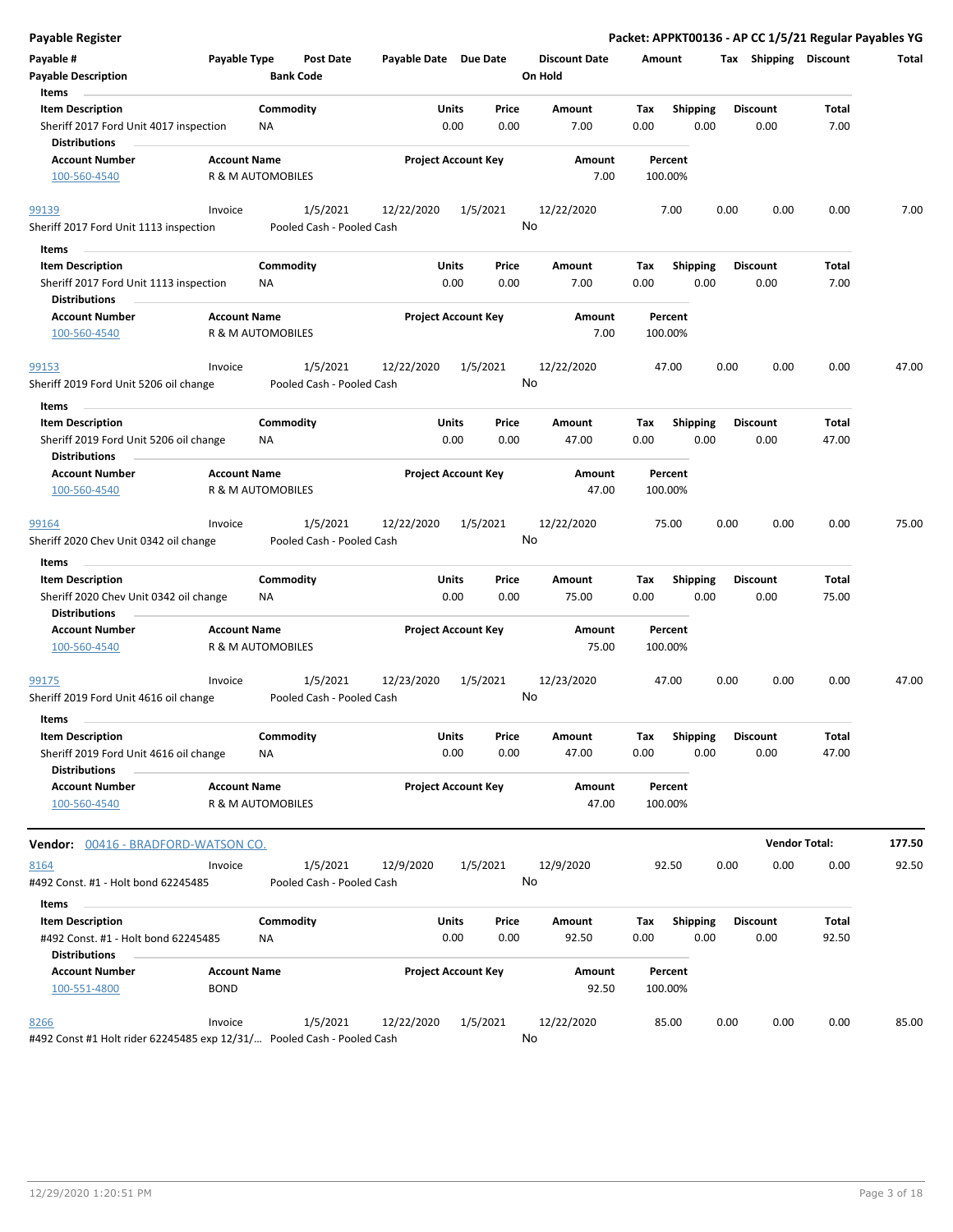| <b>Payable Register</b>                                                |                                                      |                                       |                       |                            |                                 |                    |                         |                 |      |                        | Packet: APPKT00136 - AP CC 1/5/21 Regular Payables YG |
|------------------------------------------------------------------------|------------------------------------------------------|---------------------------------------|-----------------------|----------------------------|---------------------------------|--------------------|-------------------------|-----------------|------|------------------------|-------------------------------------------------------|
| Payable #<br><b>Payable Description</b>                                | Payable Type                                         | Post Date<br><b>Bank Code</b>         | Payable Date Due Date |                            | <b>Discount Date</b><br>On Hold | Amount             |                         |                 |      | Tax Shipping Discount  | Total                                                 |
| Items                                                                  |                                                      |                                       |                       |                            |                                 |                    |                         |                 |      |                        |                                                       |
| <b>Item Description</b><br>#492 Const #1 Holt rider 62245485 exp 12 NA | Commodity                                            |                                       | Units                 | Price<br>0.00<br>0.00      | Amount<br>85.00                 | Tax<br>0.00        | <b>Shipping</b><br>0.00 | <b>Discount</b> | 0.00 | Total<br>85.00         |                                                       |
| Distributions<br><b>Account Number</b>                                 | <b>Account Name</b>                                  |                                       |                       | <b>Project Account Key</b> | Amount                          | Percent            |                         |                 |      |                        |                                                       |
| 100-551-4800                                                           | <b>BOND</b>                                          |                                       |                       |                            | 85.00                           | 100.00%            |                         |                 |      |                        |                                                       |
| Vendor: 00725 - BRANNAN, QUIENCY SMITH                                 |                                                      |                                       |                       |                            |                                 |                    |                         |                 |      | <b>Vendor Total:</b>   | 300.00                                                |
| <b>INV0000969</b><br>50378 VanHooser Co Ct@Law                         | Invoice                                              | 1/5/2021<br>Pooled Cash - Pooled Cash | 12/20/2020            | 1/5/2021                   | 12/20/2020<br>No                | 300.00             |                         | 0.00            | 0.00 | 0.00                   | 300.00                                                |
| Items                                                                  |                                                      |                                       |                       |                            |                                 |                    |                         |                 |      |                        |                                                       |
| <b>Item Description</b><br>50378 VanHooser Co Ct@Law                   | Commodity<br>NA.                                     |                                       | Units                 | Price<br>0.00<br>0.00      | Amount<br>300.00                | Tax<br>0.00        | <b>Shipping</b><br>0.00 | <b>Discount</b> | 0.00 | <b>Total</b><br>300.00 |                                                       |
| Distributions                                                          |                                                      |                                       |                       |                            |                                 |                    |                         |                 |      |                        |                                                       |
| <b>Account Number</b><br>100-410-4240                                  | <b>Account Name</b><br><b>INDIGENT ATTORNEY FEES</b> |                                       |                       | <b>Project Account Key</b> | Amount<br>300.00                | Percent<br>100.00% |                         |                 |      |                        |                                                       |
| Vendor: 00449 - BRESE-LEBRON LAW, PLLC                                 |                                                      |                                       |                       |                            |                                 |                    |                         |                 |      | <b>Vendor Total:</b>   | 110.50                                                |
| <u>267</u><br>CR-20-27528 Cookston Dst Ct                              | Invoice                                              | 1/5/2021<br>Pooled Cash - Pooled Cash | 12/10/2020            | 1/5/2021                   | 12/10/2020<br>No                | 110.50             |                         | 0.00            | 0.00 | 0.00                   | 110.50                                                |
| Items                                                                  |                                                      |                                       |                       |                            |                                 |                    |                         |                 |      |                        |                                                       |
| <b>Item Description</b>                                                | Commodity                                            |                                       | Units                 | Price                      | Amount                          | Tax                | <b>Shipping</b>         | <b>Discount</b> |      | <b>Total</b>           |                                                       |
| CR-20-27528 Cookston Dst Ct<br>Distributions                           | ΝA                                                   |                                       |                       | 0.00<br>0.00               | 110.50                          | 0.00               | 0.00                    |                 | 0.00 | 110.50                 |                                                       |
| <b>Account Number</b><br>100-435-4370                                  | <b>Account Name</b><br><b>ATTORNEY FEES</b>          |                                       |                       | <b>Project Account Key</b> | Amount<br>110.50                | Percent<br>100.00% |                         |                 |      |                        |                                                       |
| Vendor: 00527 - CAMPBELLSVILLE INDUSTRIES, INC                         |                                                      |                                       |                       |                            |                                 |                    |                         |                 |      | <b>Vendor Total:</b>   | 208,635.21                                            |
| 3                                                                      | Invoice                                              | 1/5/2021                              | 12/31/2020            | 1/5/2021                   | 12/31/2020                      | 208,635.21         |                         | 0.00            | 0.00 | 0.00                   | 208,635.21                                            |
| Courthouse construction                                                |                                                      | Pooled Cash - Pooled Cash             |                       |                            | No                              |                    |                         |                 |      |                        |                                                       |
| Items                                                                  |                                                      |                                       |                       |                            |                                 |                    |                         |                 |      |                        |                                                       |
| <b>Item Description</b>                                                | Commodity                                            |                                       | Units                 | Price                      | Amount                          | Тах                | <b>Shipping</b>         | <b>Discount</b> |      | Total                  |                                                       |
| Courthouse construction<br>Distributions                               | NA                                                   |                                       |                       | 0.00<br>0.00               | 208,635.21                      | 0.00               | 0.00                    |                 | 0.00 | 208,635.21             |                                                       |
| Account Number<br>680-668-1650                                         | <b>Account Name</b><br><b>CONSTRUCTION</b>           |                                       |                       | <b>Project Account Key</b> | Amount<br>208,635.21            | Percent<br>100.00% |                         |                 |      |                        |                                                       |
| <b>Vendor: 00493 - CEC FACILITIES GROUP, LLC</b>                       |                                                      |                                       |                       |                            |                                 |                    |                         |                 |      | <b>Vendor Total:</b>   | 108,338.00                                            |
| E1936-13<br>Courthouse construction                                    | Invoice                                              | 1/5/2021<br>Pooled Cash - Pooled Cash | 12/31/2020            | 1/5/2021                   | 12/31/2020<br>No                | 108,338.00         |                         | 0.00            | 0.00 | 0.00                   | 108,338.00                                            |
| Items                                                                  |                                                      |                                       |                       |                            |                                 |                    |                         |                 |      |                        |                                                       |
| <b>Item Description</b><br>Courthouse construction                     | Commodity<br>ΝA                                      |                                       | Units                 | Price<br>0.00<br>0.00      | Amount<br>108,338.00            | Tax<br>0.00        | <b>Shipping</b><br>0.00 | <b>Discount</b> | 0.00 | Total<br>108,338.00    |                                                       |
| <b>Distributions</b><br><b>Account Number</b>                          | <b>Account Name</b>                                  |                                       |                       | <b>Project Account Key</b> | Amount                          | Percent            |                         |                 |      |                        |                                                       |
| 680-668-1650                                                           | CONSTRUCTION                                         |                                       |                       |                            | 108,338.00                      | 100.00%            |                         |                 |      |                        |                                                       |
| <b>Vendor:</b> 00610 - CIRCLE STAR QUICK LUBE & TIRE                   |                                                      |                                       |                       |                            |                                 |                    |                         |                 |      | <b>Vendor Total:</b>   | 127.00                                                |
| 11-0177236<br>Const #2 4391 oil change                                 | Invoice                                              | 1/5/2021<br>Pooled Cash - Pooled Cash | 12/4/2020             | 1/5/2021                   | 12/4/2020<br>No                 | 30.00              |                         | 0.00            | 0.00 | 0.00                   | 30.00                                                 |
| Items                                                                  |                                                      |                                       |                       |                            |                                 |                    |                         |                 |      |                        |                                                       |
| <b>Item Description</b>                                                | Commodity                                            |                                       | Units                 | Price                      | Amount                          | Tax                | <b>Shipping</b>         | <b>Discount</b> |      | Total                  |                                                       |
| Const #2 4391 oil change<br><b>Distributions</b>                       | NA                                                   |                                       |                       | 0.00<br>0.00               | 30.00                           | 0.00               | 0.00                    |                 | 0.00 | 30.00                  |                                                       |
| <b>Account Number</b><br>100-552-3300                                  | <b>Account Name</b><br>AUTO EXPENSE-GAS AND OIL      |                                       |                       | <b>Project Account Key</b> | Amount<br>30.00                 | Percent<br>100.00% |                         |                 |      |                        |                                                       |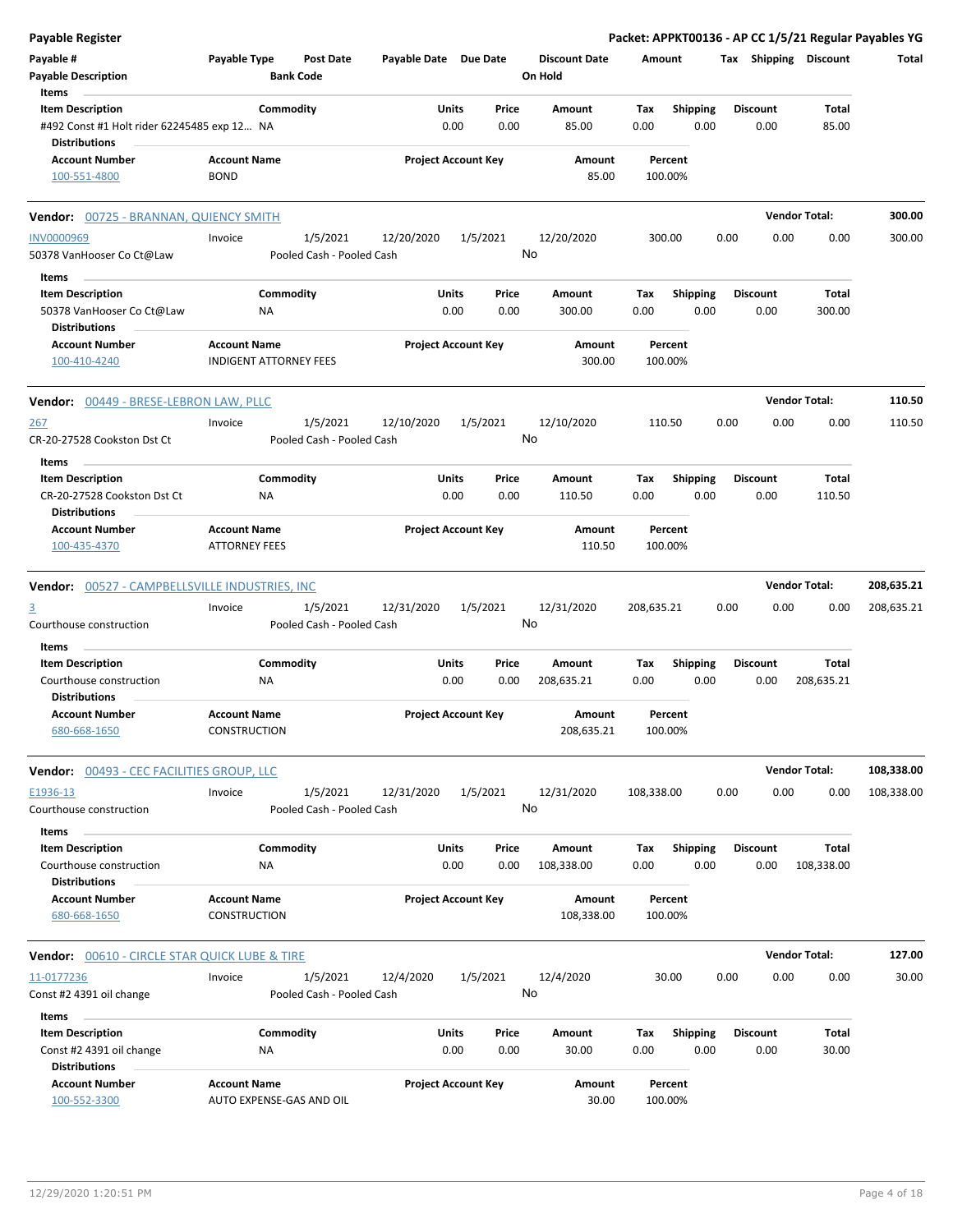| <b>Payable Register</b>                                          |                                         |                                       |                       |                                |                                 |                    |                         |      |                         |                        | Packet: APPKT00136 - AP CC 1/5/21 Regular Payables YG |
|------------------------------------------------------------------|-----------------------------------------|---------------------------------------|-----------------------|--------------------------------|---------------------------------|--------------------|-------------------------|------|-------------------------|------------------------|-------------------------------------------------------|
| Payable #<br><b>Payable Description</b>                          | Payable Type                            | Post Date<br><b>Bank Code</b>         | Payable Date Due Date |                                | <b>Discount Date</b><br>On Hold | Amount             |                         |      | Tax Shipping Discount   |                        | Total                                                 |
| 11-0177876<br>Pct 2 mount tires                                  | Invoice                                 | 1/5/2021<br>Pooled Cash - Pooled Cash | 12/17/2020            | 1/5/2021                       | 12/17/2020<br>No                | 90.00              |                         | 0.00 | 0.00                    | 0.00                   | 90.00                                                 |
| Items                                                            |                                         |                                       |                       |                                |                                 |                    |                         |      |                         |                        |                                                       |
| <b>Item Description</b><br>Pct 2 mount tires                     |                                         | Commodity<br>ΝA                       | Units                 | Price<br>0.00<br>0.00          | Amount<br>90.00                 | Tax<br>0.00        | <b>Shipping</b><br>0.00 |      | <b>Discount</b><br>0.00 | Total<br>90.00         |                                                       |
| <b>Distributions</b>                                             |                                         |                                       |                       |                                |                                 |                    |                         |      |                         |                        |                                                       |
| <b>Account Number</b><br>220-622-4590                            | <b>Account Name</b>                     | R&M MACH. TIRES & TUBES               |                       | <b>Project Account Key</b>     | Amount<br>90.00                 | Percent<br>100.00% |                         |      |                         |                        |                                                       |
| 11-0177965                                                       | Invoice                                 | 1/5/2021                              | 12/18/2020            | 1/5/2021                       | 12/18/2020                      | 7.00               |                         | 0.00 | 0.00                    | 0.00                   | 7.00                                                  |
| Pct 2 2013 Chev 3963 inspection                                  |                                         | Pooled Cash - Pooled Cash             |                       |                                | No                              |                    |                         |      |                         |                        |                                                       |
| Items                                                            |                                         |                                       |                       |                                |                                 |                    |                         |      |                         |                        |                                                       |
| <b>Item Description</b>                                          |                                         | Commodity                             |                       | Units<br>Price                 | Amount                          | Tax                | <b>Shipping</b>         |      | <b>Discount</b>         | Total                  |                                                       |
| Pct 2 2013 Chev 3963 inspection<br><b>Distributions</b>          |                                         | NA                                    |                       | 0.00<br>0.00                   | 7.00                            | 0.00               | 0.00                    |      | 0.00                    | 7.00                   |                                                       |
| <b>Account Number</b><br>220-622-4580                            | <b>Account Name</b>                     | <b>R&amp;M MACHINERY PARTS</b>        |                       | <b>Project Account Key</b>     | <b>Amount</b><br>7.00           | Percent<br>100.00% |                         |      |                         |                        |                                                       |
| Vendor: VEN02089 - Cirro Energy                                  |                                         |                                       |                       |                                |                                 |                    |                         |      |                         | <b>Vendor Total:</b>   | 273.45                                                |
| 120005862067                                                     | Invoice                                 | 1/5/2021                              | 12/14/2020            | 1/5/2021                       | 12/14/2020                      | 273.45             |                         | 0.00 | 0.00                    | 0.00                   | 273.45                                                |
| Leonard EMS electric 11/10-12/10/2020                            |                                         | Pooled Cash - Pooled Cash             |                       |                                | No                              |                    |                         |      |                         |                        |                                                       |
| Items                                                            |                                         |                                       |                       |                                |                                 |                    |                         |      |                         |                        |                                                       |
| <b>Item Description</b><br>Leonard EMS electric 11/10-12/10/2020 |                                         | Commodity<br>ΝA                       |                       | Units<br>Price<br>0.00<br>0.00 | Amount<br>273.45                | Tax<br>0.00        | <b>Shipping</b><br>0.00 |      | <b>Discount</b><br>0.00 | <b>Total</b><br>273.45 |                                                       |
| <b>Distributions</b>                                             |                                         |                                       |                       |                                |                                 |                    |                         |      |                         |                        |                                                       |
| <b>Account Number</b><br>100-540-4400                            | <b>Account Name</b>                     | UTILITIES ELECTRICITY                 |                       | <b>Project Account Key</b>     | Amount<br>273.45                | Percent<br>100.00% |                         |      |                         |                        |                                                       |
| <b>Vendor: 00548 - DAILEY, JEFFREY</b>                           |                                         |                                       |                       |                                |                                 |                    |                         |      |                         | <b>Vendor Total:</b>   | 1,155.00                                              |
| <b>INV0000994</b>                                                | Invoice                                 | 9/30/2020                             | 9/30/2020             | 9/30/2020                      | 9/30/2020                       | 855.00             |                         | 0.00 | 0.00                    | 0.00                   | 855.00                                                |
| CR-20-27386 Dickinson Dst Ct                                     |                                         | Pooled Cash - Pooled Cash             |                       |                                | No                              |                    |                         |      |                         |                        |                                                       |
| Items<br><b>Item Description</b>                                 |                                         | Commodity                             | Units                 | Price                          | Amount                          | Tax                | <b>Shipping</b>         |      | <b>Discount</b>         | <b>Total</b>           |                                                       |
| CR-20-27386 Dickinson Dst Ct<br><b>Distributions</b>             |                                         | ΝA                                    |                       | 0.00<br>0.00                   | 855.00                          | 0.00               | 0.00                    |      | 0.00                    | 855.00                 |                                                       |
| <b>Account Number</b>                                            | <b>Account Name</b>                     |                                       |                       | <b>Project Account Key</b>     | Amount                          | Percent            |                         |      |                         |                        |                                                       |
| 100-435-4370                                                     | <b>ATTORNEY FEES</b>                    |                                       |                       |                                | 855.00                          | 100.00%            |                         |      |                         |                        |                                                       |
| INV0001030<br>50446 Posey Co Ct@Law                              | Invoice                                 | 1/5/2021<br>Pooled Cash - Pooled Cash | 12/16/2020            | 1/5/2021                       | 12/16/2020<br>No                | 300.00             |                         | 0.00 | 0.00                    | 0.00                   | 300.00                                                |
| Items<br><b>Item Description</b>                                 |                                         | Commodity                             |                       | Units<br>Price                 | <b>Amount</b>                   | Tax                | <b>Shipping</b>         |      | <b>Discount</b>         | <b>Total</b>           |                                                       |
| 50446 Posey Co Ct@Law<br><b>Distributions</b>                    |                                         | <b>NA</b>                             |                       | 0.00<br>0.00                   | 300.00                          | 0.00               | 0.00                    |      | 0.00                    | 300.00                 |                                                       |
| <b>Account Number</b><br>100-410-4240                            | <b>Account Name</b>                     | <b>INDIGENT ATTORNEY FEES</b>         |                       | <b>Project Account Key</b>     | Amount<br>300.00                | Percent<br>100.00% |                         |      |                         |                        |                                                       |
|                                                                  |                                         |                                       |                       |                                |                                 |                    |                         |      |                         | <b>Vendor Total:</b>   | 2,150.00                                              |
| <b>Vendor: 00056 - DALLAS COUNTY TREASURER</b>                   |                                         |                                       |                       |                                |                                 |                    |                         |      |                         |                        |                                                       |
| 465921<br>Jones autopsy                                          | Invoice                                 | 1/5/2021<br>Pooled Cash - Pooled Cash | 12/2/2020             | 1/5/2021                       | 12/2/2020<br>No                 | 2,150.00           |                         | 0.00 | 0.00                    | 0.00                   | 2,150.00                                              |
| Items                                                            |                                         |                                       |                       |                                |                                 |                    |                         |      |                         |                        |                                                       |
| <b>Item Description</b>                                          |                                         | Commodity                             | <b>Units</b>          | Price                          | Amount                          | Tax                | <b>Shipping</b>         |      | <b>Discount</b>         | <b>Total</b>           |                                                       |
| Jones autopsy<br><b>Distributions</b>                            |                                         | <b>NA</b>                             |                       | 0.00<br>0.00                   | 2,150.00                        | 0.00               | 0.00                    |      | 0.00                    | 2,150.00               |                                                       |
| <b>Account Number</b><br>100-425-4660                            | <b>Account Name</b><br><b>AUTOPSIES</b> |                                       |                       | <b>Project Account Key</b>     | Amount<br>2,150.00              | Percent<br>100.00% |                         |      |                         |                        |                                                       |
|                                                                  |                                         |                                       |                       |                                |                                 |                    |                         |      |                         |                        |                                                       |

**Vendor:** VEN02263 - Dobbs, Danielle **Vendor Total: 150.00**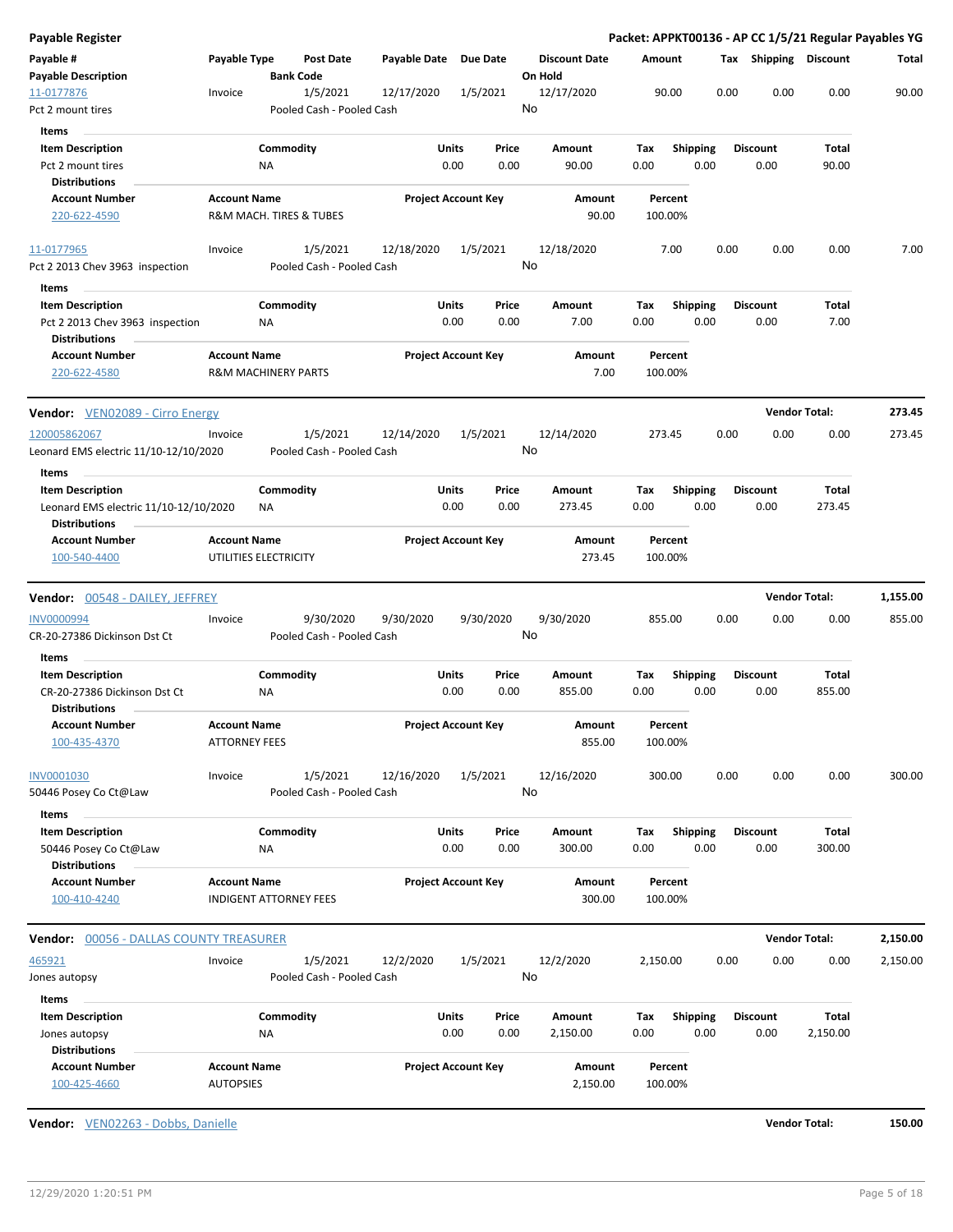| <b>Payable Register</b>                                                 |                                |                  |                           |                            |          |       |         |                      |          |                 |      |                       | Packet: APPKT00136 - AP CC 1/5/21 Regular Payables YG |          |
|-------------------------------------------------------------------------|--------------------------------|------------------|---------------------------|----------------------------|----------|-------|---------|----------------------|----------|-----------------|------|-----------------------|-------------------------------------------------------|----------|
| Payable #<br><b>Payable Description</b>                                 | Payable Type                   | <b>Bank Code</b> | <b>Post Date</b>          | Payable Date Due Date      |          |       | On Hold | <b>Discount Date</b> | Amount   |                 |      | Tax Shipping Discount |                                                       | Total    |
| <b>INV0000993</b>                                                       | Invoice                        |                  | 1/5/2021                  | 12/22/2020                 | 1/5/2021 |       |         | 12/22/2020           | 150.00   |                 | 0.00 | 0.00                  | 0.00                                                  | 150.00   |
| 12/12/20 returned deposit for Lake Fannin                               |                                |                  | Pooled Cash - Pooled Cash |                            |          |       | No      |                      |          |                 |      |                       |                                                       |          |
| Items                                                                   |                                |                  |                           |                            |          |       |         |                      |          |                 |      |                       |                                                       |          |
| <b>Item Description</b>                                                 |                                | Commodity        |                           |                            | Units    | Price |         | Amount               | Tax      | <b>Shipping</b> |      | <b>Discount</b>       | Total                                                 |          |
| 12/12/20 returned deposit for Lake Fannin                               |                                | ΝA               |                           |                            | 0.00     | 0.00  |         | 150.00               | 0.00     | 0.00            |      | 0.00                  | 150.00                                                |          |
| <b>Distributions</b>                                                    |                                |                  |                           |                            |          |       |         |                      |          |                 |      |                       |                                                       |          |
| <b>Account Number</b>                                                   | <b>Account Name</b>            |                  |                           | <b>Project Account Key</b> |          |       |         | Amount               | Percent  |                 |      |                       |                                                       |          |
| 850-520-1860                                                            | <b>DEPOSIT REFUND</b>          |                  |                           |                            |          |       |         | 150.00               | 100.00%  |                 |      |                       |                                                       |          |
| Vendor: 00009 - DOUBLE D TRUCK REPAIR                                   |                                |                  |                           |                            |          |       |         |                      |          |                 |      |                       | <b>Vendor Total:</b>                                  | 606.68   |
| 11708                                                                   | Invoice                        |                  | 1/5/2021                  | 12/17/2020                 | 1/5/2021 |       |         | 12/17/2020           | 606.68   |                 | 0.00 | 0.00                  | 0.00                                                  | 606.68   |
| 92 Pete repairs-rocker arm                                              |                                |                  | Pooled Cash - Pooled Cash |                            |          |       | No      |                      |          |                 |      |                       |                                                       |          |
| Items                                                                   |                                |                  |                           |                            |          |       |         |                      |          |                 |      |                       |                                                       |          |
| <b>Item Description</b>                                                 |                                | Commodity        |                           |                            | Units    | Price |         | Amount               | Tax      | <b>Shipping</b> |      | <b>Discount</b>       | Total                                                 |          |
| 92 Pete repairs-rocker arm                                              |                                | ΝA               |                           |                            | 0.00     | 0.00  |         | 606.68               | 0.00     | 0.00            |      | 0.00                  | 606.68                                                |          |
| <b>Distributions</b>                                                    |                                |                  |                           |                            |          |       |         |                      |          |                 |      |                       |                                                       |          |
| <b>Account Number</b>                                                   | <b>Account Name</b>            |                  |                           | <b>Project Account Key</b> |          |       |         | Amount               | Percent  |                 |      |                       |                                                       |          |
| 220-622-4580                                                            | <b>R&amp;M MACHINERY PARTS</b> |                  |                           |                            |          |       |         | 606.68               | 100.00%  |                 |      |                       |                                                       |          |
| Vendor: 00758 - EMKAY INDUSTRIES, INC                                   |                                |                  |                           |                            |          |       |         |                      |          |                 |      |                       | <b>Vendor Total:</b>                                  | 1,601.16 |
| 00248540                                                                | Invoice                        |                  | 1/5/2021                  | 12/18/2020                 | 1/5/2021 |       |         | 12/18/2020           | 1,537.50 |                 | 0.00 | 63.66                 | 0.00                                                  | 1,601.16 |
| Pct 3 BoMag teeth                                                       |                                |                  | Pooled Cash - Pooled Cash |                            |          |       | No      |                      |          |                 |      |                       |                                                       |          |
| Items                                                                   |                                |                  |                           |                            |          |       |         |                      |          |                 |      |                       |                                                       |          |
| <b>Item Description</b>                                                 |                                | Commodity        |                           |                            | Units    | Price |         | Amount               | Tax      | <b>Shipping</b> |      | <b>Discount</b>       | Total                                                 |          |
| Pct 3 BoMag teeth                                                       |                                | Goods            |                           |                            | 150.00   | 10.25 |         | 1,537.50             | 0.00     | 63.66           |      | 0.00                  | 1,601.16                                              |          |
| <b>Distributions</b><br><b>Account Number</b>                           | <b>Account Name</b>            |                  |                           |                            |          |       |         | Amount               | Percent  |                 |      |                       |                                                       |          |
| 230-623-4580                                                            | <b>R&amp;M MACHINERY PARTS</b> |                  |                           | <b>Project Account Key</b> |          |       |         | 1,601.16             | 100.00%  |                 |      |                       |                                                       |          |
|                                                                         |                                |                  |                           |                            |          |       |         |                      |          |                 |      |                       |                                                       |          |
| <b>Vendor:</b> 00690 - ERGON ASPHALT AND EMULSIONS, INC.                |                                |                  |                           |                            |          |       |         |                      |          |                 |      |                       | <b>Vendor Total:</b>                                  | 225.00   |
| 9402392995                                                              | Invoice                        |                  | 1/5/2021                  | 12/10/2020                 | 1/5/2021 |       |         | 12/10/2020           | 225.00   |                 | 0.00 | 0.00                  | 0.00                                                  | 225.00   |
| Pct 4 demurrage 2.5 hours                                               |                                |                  | Pooled Cash - Pooled Cash |                            |          |       | No      |                      |          |                 |      |                       |                                                       |          |
| Items                                                                   |                                |                  |                           |                            |          |       |         |                      |          |                 |      |                       |                                                       |          |
| <b>Item Description</b>                                                 |                                | Commodity        |                           |                            | Units    | Price |         | Amount               | Tax      | <b>Shipping</b> |      | <b>Discount</b>       | Total                                                 |          |
| Pct 4 demurrage 2.5 hours<br><b>Distributions</b>                       |                                | ΝA               |                           |                            | 0.00     | 0.00  |         | 225.00               | 0.00     | 0.00            |      | 0.00                  | 225.00                                                |          |
| <b>Account Number</b>                                                   | <b>Account Name</b>            |                  |                           | <b>Project Account Key</b> |          |       |         | Amount               | Percent  |                 |      |                       |                                                       |          |
| 240-624-3440                                                            | R&B MAT. ASPHALT/RD OIL        |                  |                           |                            |          |       |         | 225.00               | 100.00%  |                 |      |                       |                                                       |          |
| Vendor: 00016 - FANNIN COUNTY HISTORICAL COMMISSION                     |                                |                  |                           |                            |          |       |         |                      |          |                 |      |                       | <b>Vendor Total:</b>                                  | 4,500.00 |
| INV0001031                                                              | Invoice                        |                  | 1/5/2021                  | 12/29/2020                 | 1/5/2021 |       |         | 12/29/2020           | 4,500.00 |                 | 0.00 | 0.00                  | 0.00                                                  | 4,500.00 |
| FY21 annual allocation                                                  |                                |                  | Pooled Cash - Pooled Cash |                            |          |       | No      |                      |          |                 |      |                       |                                                       |          |
|                                                                         |                                |                  |                           |                            |          |       |         |                      |          |                 |      |                       |                                                       |          |
| Items<br><b>Item Description</b>                                        |                                | Commodity        |                           |                            | Units    | Price |         | Amount               | Tax      | <b>Shipping</b> |      | <b>Discount</b>       | Total                                                 |          |
| FY21 annual allocation                                                  |                                | <b>NA</b>        |                           |                            | 0.00     | 0.00  |         | 4,500.00             | 0.00     | 0.00            |      | 0.00                  | 4,500.00                                              |          |
| <b>Distributions</b>                                                    |                                |                  |                           |                            |          |       |         |                      |          |                 |      |                       |                                                       |          |
| <b>Account Number</b>                                                   | <b>Account Name</b>            |                  |                           | <b>Project Account Key</b> |          |       |         | Amount               | Percent  |                 |      |                       |                                                       |          |
| 100-640-4120                                                            | FANNIN CO. HISTORICAL SOC      |                  |                           |                            |          |       |         | 4,500.00             | 100.00%  |                 |      |                       |                                                       |          |
| <b>Vendor:</b> 00797 - FANNIN COUNTY TAX ASSESSOR-COL                   |                                |                  |                           |                            |          |       |         |                      |          |                 |      |                       | <b>Vendor Total:</b>                                  | 30.00    |
| <b>INV0000988</b>                                                       | Invoice                        |                  | 1/5/2021                  | 10/29/2020                 | 1/5/2021 |       |         | 10/29/2020           | 7.50     |                 | 0.00 | 0.00                  | 0.00                                                  | 7.50     |
| 2018 Chev Unit 1941 registrations Plate KLP36 Pooled Cash - Pooled Cash |                                |                  |                           |                            |          |       | No      |                      |          |                 |      |                       |                                                       |          |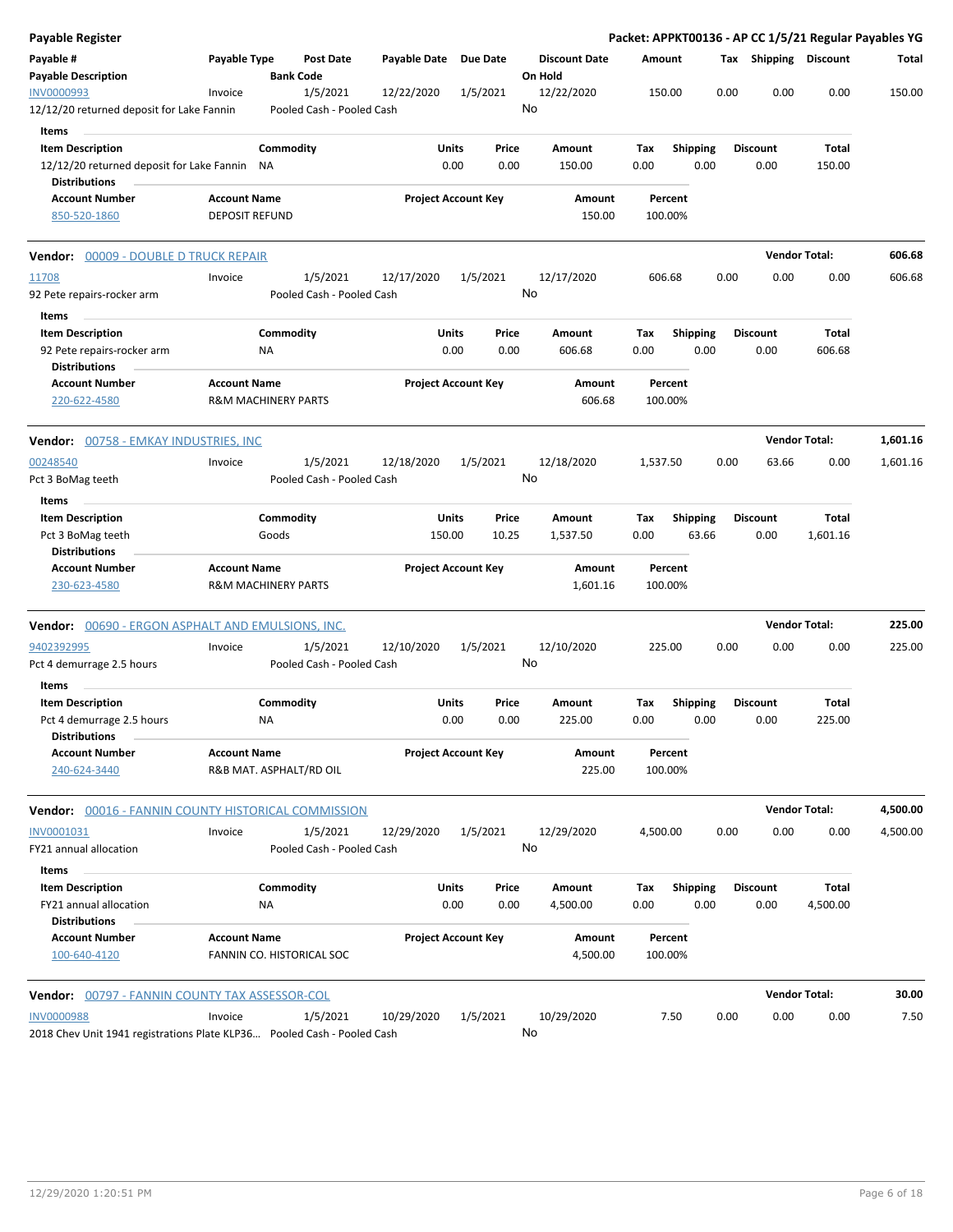| Payable Register                                                                              |                                            |                                       |                       |                            |                                 | Packet: APPKT00136 - AP CC 1/5/21 Regular Payables YG |                         |                         |                      |            |
|-----------------------------------------------------------------------------------------------|--------------------------------------------|---------------------------------------|-----------------------|----------------------------|---------------------------------|-------------------------------------------------------|-------------------------|-------------------------|----------------------|------------|
| Payable #<br><b>Payable Description</b>                                                       | Payable Type                               | <b>Post Date</b><br><b>Bank Code</b>  | Payable Date Due Date |                            | <b>Discount Date</b><br>On Hold | Amount                                                |                         | Tax Shipping Discount   |                      | Total      |
| Items                                                                                         |                                            |                                       |                       |                            |                                 |                                                       |                         |                         |                      |            |
| <b>Item Description</b>                                                                       | Commodity                                  |                                       | Units                 | Price                      | Amount                          | Tax                                                   | <b>Shipping</b>         | <b>Discount</b>         | Total                |            |
| 2018 Chev Unit 1941 registrations Plate K NA<br><b>Distributions</b>                          |                                            |                                       |                       | 0.00<br>0.00               | 7.50                            | 0.00                                                  | 0.00                    | 0.00                    | 7.50                 |            |
| <b>Account Number</b>                                                                         | <b>Account Name</b>                        |                                       |                       | <b>Project Account Key</b> | Amount                          | Percent                                               |                         |                         |                      |            |
| 100-560-4540                                                                                  | R & M AUTOMOBILES                          |                                       |                       |                            | 7.50                            | 100.00%                                               |                         |                         |                      |            |
| <b>INV0000989</b>                                                                             | Invoice                                    | 1/5/2021                              | 11/30/2020            | 1/5/2021                   | 11/30/2020                      | 7.50                                                  | 0.00                    | 0.00                    | 0.00                 | 7.50       |
| Pct 2 2013 Chev 3963 registration plate 11171 Pooled Cash - Pooled Cash                       |                                            |                                       |                       |                            | No                              |                                                       |                         |                         |                      |            |
| Items                                                                                         |                                            |                                       |                       |                            |                                 |                                                       |                         |                         |                      |            |
| <b>Item Description</b>                                                                       | Commodity                                  |                                       | Units                 | Price                      | Amount                          | Tax                                                   | <b>Shipping</b>         | <b>Discount</b>         | Total                |            |
| Pct 2 2013 Chev 3963 registration plate 1 NA<br><b>Distributions</b>                          |                                            |                                       |                       | 0.00<br>0.00               | 7.50                            | 0.00                                                  | 0.00                    | 0.00                    | 7.50                 |            |
| <b>Account Number</b>                                                                         | <b>Account Name</b>                        |                                       |                       | <b>Project Account Key</b> | Amount                          | Percent                                               |                         |                         |                      |            |
| 220-622-4580                                                                                  | <b>R&amp;M MACHINERY PARTS</b>             |                                       |                       |                            | 7.50                            | 100.00%                                               |                         |                         |                      |            |
| <b>INV0000990</b><br>2017 Ford Unit 4017 registration plate 1290581 Pooled Cash - Pooled Cash | Invoice                                    | 1/5/2021                              | 12/14/2020            | 1/5/2021                   | 12/14/2020<br>No                | 7.50                                                  | 0.00                    | 0.00                    | 0.00                 | 7.50       |
|                                                                                               |                                            |                                       |                       |                            |                                 |                                                       |                         |                         |                      |            |
| Items<br><b>Item Description</b>                                                              | Commodity                                  |                                       | Units                 | Price                      | Amount                          | Tax                                                   | <b>Shipping</b>         | <b>Discount</b>         | Total                |            |
| 2017 Ford Unit 4017 registration plate 12 NA<br><b>Distributions</b>                          |                                            |                                       |                       | 0.00<br>0.00               | 7.50                            | 0.00                                                  | 0.00                    | 0.00                    | 7.50                 |            |
| <b>Account Number</b>                                                                         | <b>Account Name</b>                        |                                       |                       | <b>Project Account Key</b> | Amount                          | Percent                                               |                         |                         |                      |            |
| 100-560-4540                                                                                  | R & M AUTOMOBILES                          |                                       |                       |                            | 7.50                            | 100.00%                                               |                         |                         |                      |            |
| INV0000991                                                                                    | Invoice                                    | 1/5/2021                              | 12/14/2020            | 1/5/2021                   | 12/14/2020                      | 7.50                                                  | 0.00                    | 0.00                    | 0.00                 | 7.50       |
| 2017 Ford Unit 1113 registration plate 1334611  Pooled Cash - Pooled Cash<br>Items            |                                            |                                       |                       |                            | No                              |                                                       |                         |                         |                      |            |
| <b>Item Description</b>                                                                       | Commodity                                  |                                       | Units                 | Price                      | Amount                          | Tax                                                   | <b>Shipping</b>         | <b>Discount</b>         | Total                |            |
| 2017 Ford Unit 1113 registration plate 13 NA<br><b>Distributions</b>                          |                                            |                                       |                       | 0.00<br>0.00               | 7.50                            | 0.00                                                  | 0.00                    | 0.00                    | 7.50                 |            |
| <b>Account Number</b>                                                                         | <b>Account Name</b>                        |                                       |                       | <b>Project Account Key</b> | Amount                          | Percent                                               |                         |                         |                      |            |
| 100-560-4540                                                                                  | R & M AUTOMOBILES                          |                                       |                       |                            | 7.50                            | 100.00%                                               |                         |                         |                      |            |
| Vendor: 00236 - FUNCTION 4, LLC                                                               |                                            |                                       |                       |                            |                                 |                                                       |                         |                         | <b>Vendor Total:</b> | 397.35     |
| <b>INV829926</b>                                                                              | Invoice                                    | 1/5/2021                              | 12/18/2020            | 1/5/2021                   | 12/18/2020                      | 397.35                                                | 0.00                    | 0.00                    | 0.00                 | 397.35     |
| Turner copies 11/27-12/26/20                                                                  |                                            | Pooled Cash - Pooled Cash             |                       |                            | No                              |                                                       |                         |                         |                      |            |
| Items                                                                                         |                                            |                                       |                       |                            |                                 |                                                       |                         |                         |                      |            |
| <b>Item Description</b><br>Turner copies 11/27-12/26/20                                       | Commodity<br>ΝA                            |                                       | Units                 | Price<br>0.00<br>0.00      | Amount<br>397.35                | Tax<br>0.00                                           | <b>Shipping</b><br>0.00 | <b>Discount</b><br>0.00 | Total<br>397.35      |            |
| <b>Distributions</b><br><b>Account Number</b>                                                 | <b>Account Name</b>                        |                                       |                       | <b>Project Account Key</b> | Amount                          | Percent                                               |                         |                         |                      |            |
| 100-510-3150                                                                                  | <b>COPIER RENTAL</b>                       |                                       |                       |                            | 397.35                          | 100.00%                                               |                         |                         |                      |            |
| <b>Vendor:</b> 00507 - H & G SYSTEMS, L.P.                                                    |                                            |                                       |                       |                            |                                 |                                                       |                         |                         | <b>Vendor Total:</b> | 165,091.95 |
| 1306                                                                                          | Invoice                                    | 1/5/2021                              | 12/16/2020            | 1/5/2021                   | 12/16/2020                      | 165,091.95                                            | 0.00                    | 0.00                    | 0.00                 | 165,091.95 |
| Courthouse construction                                                                       |                                            | Pooled Cash - Pooled Cash             |                       |                            | No                              |                                                       |                         |                         |                      |            |
| Items                                                                                         |                                            |                                       |                       |                            |                                 |                                                       |                         |                         |                      |            |
| <b>Item Description</b><br>Courthouse construction                                            | Commodity<br>NA                            |                                       | Units                 | Price<br>0.00<br>0.00      | Amount<br>165,091.95            | Tax<br>0.00                                           | <b>Shipping</b><br>0.00 | <b>Discount</b><br>0.00 | Total<br>165,091.95  |            |
| <b>Distributions</b>                                                                          |                                            |                                       |                       |                            |                                 |                                                       |                         |                         |                      |            |
| <b>Account Number</b><br>680-668-1650                                                         | <b>Account Name</b><br><b>CONSTRUCTION</b> |                                       |                       | <b>Project Account Key</b> | Amount<br>165,091.95            | Percent<br>100.00%                                    |                         |                         |                      |            |
| Vendor: 00128 - HART INTERCIVIC                                                               |                                            |                                       |                       |                            |                                 |                                                       |                         |                         | <b>Vendor Total:</b> | 181.90     |
|                                                                                               |                                            |                                       |                       |                            |                                 |                                                       |                         |                         |                      |            |
| 082502<br>Election supply overnight shipping                                                  | Invoice                                    | 1/5/2021<br>Pooled Cash - Pooled Cash | 10/30/2020            | 1/5/2021                   | 10/30/2020<br>No                | 181.90                                                | 0.00                    | 0.00                    | 0.00                 | 181.90     |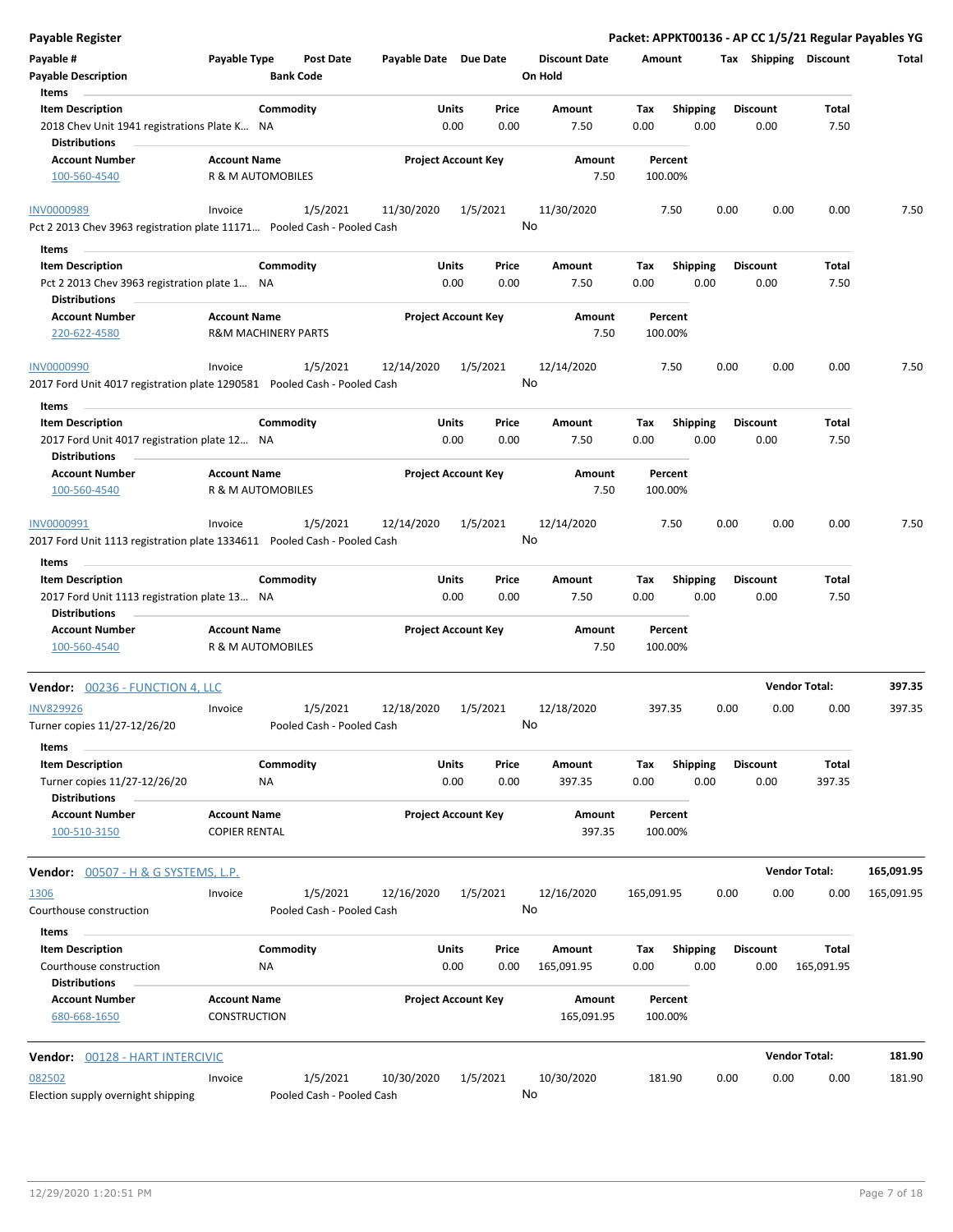| <b>Payable Register</b>                                                                    |                                                 |                                       |                       |                            |               |                                 |                    |                         |      |                         |                        | Packet: APPKT00136 - AP CC 1/5/21 Regular Payables YG |
|--------------------------------------------------------------------------------------------|-------------------------------------------------|---------------------------------------|-----------------------|----------------------------|---------------|---------------------------------|--------------------|-------------------------|------|-------------------------|------------------------|-------------------------------------------------------|
| Payable #<br><b>Payable Description</b><br>Items                                           | Payable Type                                    | <b>Post Date</b><br><b>Bank Code</b>  | Payable Date Due Date |                            |               | <b>Discount Date</b><br>On Hold | Amount             |                         |      |                         | Tax Shipping Discount  | Total                                                 |
| <b>Item Description</b><br>Election supply overnight shipping<br><b>Distributions</b>      |                                                 | Commodity<br>NA                       |                       | Units<br>0.00              | Price<br>0.00 | <b>Amount</b><br>181.90         | Tax<br>0.00        | <b>Shipping</b><br>0.00 |      | <b>Discount</b><br>0.00 | Total<br>181.90        |                                                       |
| <b>Account Number</b><br>100-404-3100                                                      | <b>Account Name</b><br><b>ELECTION SUPPLIES</b> |                                       |                       | <b>Project Account Key</b> |               | Amount<br>181.90                | Percent<br>100.00% |                         |      |                         |                        |                                                       |
| Vendor: 00010 - HOLLAND, JORDAN PLLC                                                       |                                                 |                                       |                       |                            |               |                                 |                    |                         |      |                         | <b>Vendor Total:</b>   | 300.00                                                |
| <b>INV0000951</b><br>50129 Posey Co Ct@Law                                                 | Invoice                                         | 1/5/2021<br>Pooled Cash - Pooled Cash | 12/16/2020            | 1/5/2021                   |               | 12/16/2020<br>No                | 300.00             |                         | 0.00 | 0.00                    | 0.00                   | 300.00                                                |
| Items<br><b>Item Description</b><br>50129 Posey Co Ct@Law<br><b>Distributions</b>          |                                                 | Commodity<br>NA                       |                       | Units<br>0.00              | Price<br>0.00 | Amount<br>300.00                | Tax<br>0.00        | <b>Shipping</b><br>0.00 |      | <b>Discount</b><br>0.00 | <b>Total</b><br>300.00 |                                                       |
| <b>Account Number</b><br>100-410-4240                                                      | <b>Account Name</b>                             | <b>INDIGENT ATTORNEY FEES</b>         |                       | <b>Project Account Key</b> |               | Amount<br>300.00                | Percent<br>100.00% |                         |      |                         |                        |                                                       |
| <b>Vendor:</b> VEN02080 - Hunt Co. Sheriff's Office-Law Enforcement Academy                |                                                 |                                       |                       |                            |               |                                 |                    |                         |      |                         | <b>Vendor Total:</b>   | 50.00                                                 |
| INV0000967<br>State Test K Smith #495810                                                   | Invoice                                         | 1/5/2021<br>Pooled Cash - Pooled Cash | 12/16/2020            | 1/5/2021                   |               | 12/16/2020<br>No                | 50.00              |                         | 0.00 | 0.00                    | 0.00                   | 50.00                                                 |
| Items<br><b>Item Description</b><br>State Test K Smith #495810<br><b>Distributions</b>     |                                                 | Commodity<br>ΝA                       |                       | Units<br>0.00              | Price<br>0.00 | Amount<br>50.00                 | Tax<br>0.00        | <b>Shipping</b><br>0.00 |      | <b>Discount</b><br>0.00 | Total<br>50.00         |                                                       |
| <b>Account Number</b><br>310-560-4270                                                      | <b>Account Name</b>                             | OUT OF COUNTY TRAVEL/TRAINING         |                       | <b>Project Account Key</b> |               | Amount<br>50.00                 | Percent<br>100.00% |                         |      |                         |                        |                                                       |
| <b>Vendor:</b> VEN02091 - Joe R. Jones Construction Inc                                    |                                                 |                                       |                       |                            |               |                                 |                    |                         |      |                         | <b>Vendor Total:</b>   | 141,184.23                                            |
| 20-083-03<br>#190358 Courthouse construction                                               | Invoice                                         | 1/5/2021<br>Pooled Cash - Pooled Cash | 12/18/2020            | 1/5/2021                   |               | 12/18/2020<br>No                | 141,184.23         |                         | 0.00 | 0.00                    | 0.00                   | 141,184.23                                            |
| Items<br><b>Item Description</b><br>#190358 Courthouse construction                        |                                                 | Commodity<br>ΝA                       |                       | Units<br>0.00              | Price<br>0.00 | Amount<br>141,184.23            | Tax<br>0.00        | <b>Shipping</b><br>0.00 |      | <b>Discount</b><br>0.00 | Total<br>141,184.23    |                                                       |
| <b>Distributions</b><br><b>Account Number</b><br>690-669-1650                              | <b>Account Name</b><br><b>CONSTRUCTION</b>      |                                       |                       | <b>Project Account Key</b> |               | Amount<br>141,184.23            | Percent<br>100.00% |                         |      |                         |                        |                                                       |
| <b>Vendor:</b> 00137 - KAMRAS, MS. JANET M.                                                |                                                 |                                       |                       |                            |               |                                 |                    |                         |      |                         | <b>Vendor Total:</b>   | 231.00                                                |
| <b>INV0000964</b><br>CR-17-26194 10/2/20 transcript                                        | Invoice                                         | 1/5/2021<br>Pooled Cash - Pooled Cash | 12/21/2020            | 1/5/2021                   |               | 12/21/2020<br>No                | 231.00             |                         | 0.00 | 0.00                    | 0.00                   | 231.00                                                |
| Items<br><b>Item Description</b><br>CR-17-26194 10/2/20 transcript<br><b>Distributions</b> |                                                 | Commodity<br>NA                       |                       | Units<br>0.00              | Price<br>0.00 | Amount<br>231.00                | Tax<br>0.00        | <b>Shipping</b><br>0.00 |      | <b>Discount</b><br>0.00 | Total<br>231.00        |                                                       |
| <b>Account Number</b><br>100-435-4380                                                      | <b>Account Name</b>                             | <b>COURT REPORTER EXPENSE</b>         |                       | <b>Project Account Key</b> |               | Amount<br>231.00                | Percent<br>100.00% |                         |      |                         |                        |                                                       |
| Vendor: 00444 - KONICA MINOLTA PREMIER FINANCE                                             |                                                 |                                       |                       |                            |               |                                 |                    |                         |      |                         | <b>Vendor Total:</b>   | 888.45                                                |
| 70743820<br>12/15/20-1/14/21 copier lease                                                  | Invoice                                         | 1/5/2021<br>Pooled Cash - Pooled Cash | 12/20/2020            | 1/5/2021                   |               | 12/20/2020<br>No                | 888.45             |                         | 0.00 | 0.00                    | 0.00                   | 888.45                                                |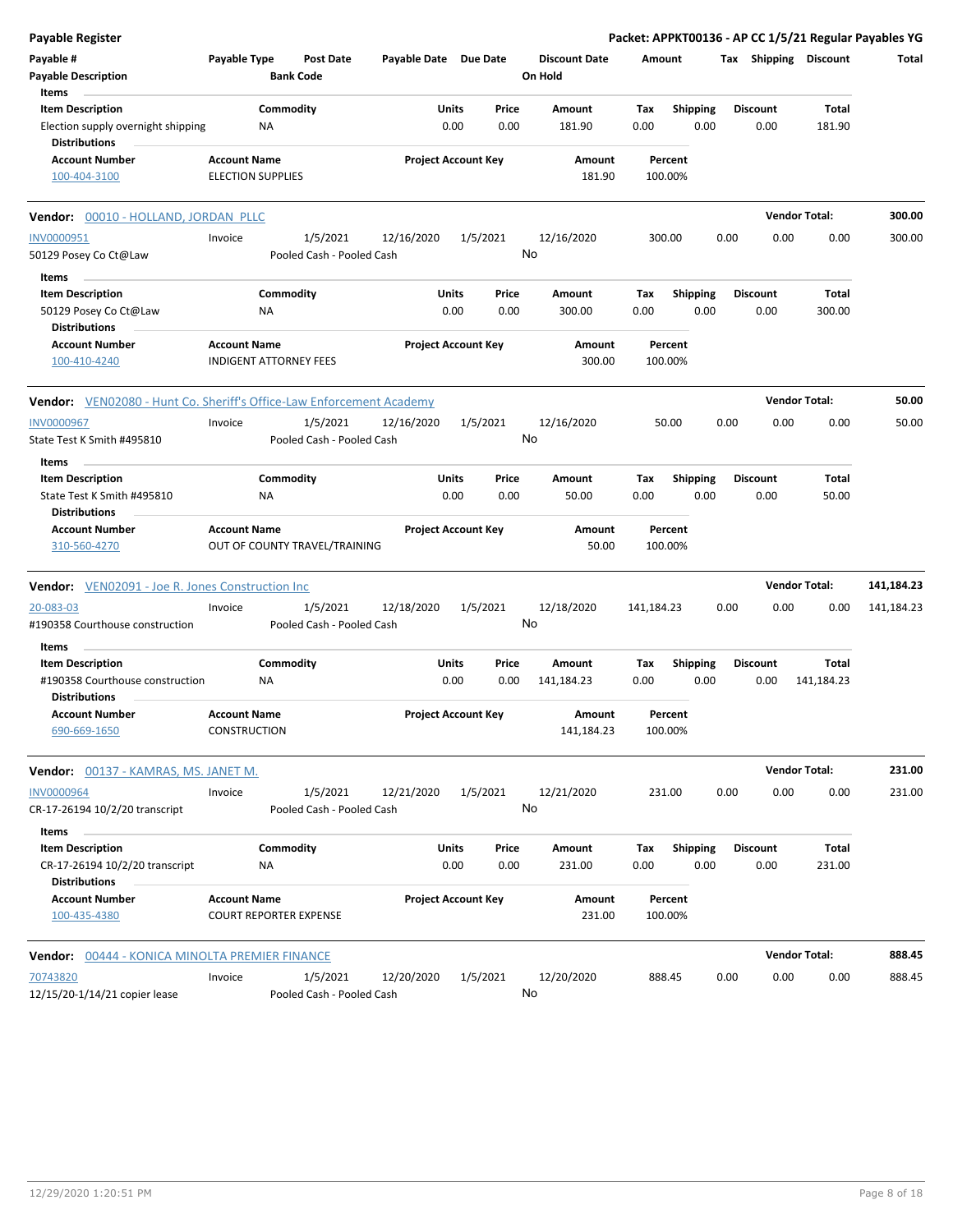**Payable Register Packet: APPKT00136 - AP CC 1/5/21 Regular Payables YG**

| Payable #<br><b>Payable Description</b><br>Items                         | Payable Type                                                  | <b>Post Date</b><br><b>Bank Code</b>  | Payable Date Due Date |                            | <b>Discount Date</b><br>On Hold | Amount             |                         |      | <b>Tax Shipping Discount</b> |                          | Total    |
|--------------------------------------------------------------------------|---------------------------------------------------------------|---------------------------------------|-----------------------|----------------------------|---------------------------------|--------------------|-------------------------|------|------------------------------|--------------------------|----------|
| <b>Item Description</b><br>12/15/20-1/14/21 copier lease                 | ΝA                                                            | Commodity                             | Units                 | Price<br>0.00<br>0.00      | Amount<br>888.45                | Tax<br>0.00        | Shipping<br>0.00        |      | <b>Discount</b><br>0.00      | <b>Total</b><br>888.45   |          |
| <b>Distributions</b>                                                     |                                                               |                                       |                       |                            |                                 |                    |                         |      |                              |                          |          |
| <b>Account Number</b>                                                    | <b>Account Name</b>                                           |                                       |                       | <b>Project Account Key</b> | Amount                          | Percent            |                         |      |                              |                          |          |
| 100-590-3150                                                             | <b>COPIER RENTAL</b>                                          |                                       |                       |                            | 73.29                           | 8.25%              |                         |      |                              |                          |          |
| 100-410-3150                                                             | <b>COPIER RENTAL</b>                                          |                                       |                       |                            | 97.72                           | 11.00%             |                         |      |                              |                          |          |
| 100-510-3150                                                             | <b>COPIER RENTAL</b>                                          |                                       |                       |                            | 314.27                          | 35.37%             |                         |      |                              |                          |          |
| 100-513-3150                                                             | <b>COPIER RENTAL</b>                                          |                                       |                       |                            | 97.72                           | 11.00%             |                         |      |                              |                          |          |
| 100-499-3150                                                             | <b>COPIER EXPENSE</b>                                         |                                       |                       |                            | 89.75                           | 10.10%             |                         |      |                              |                          |          |
| 100-665-3150                                                             | <b>COPIER RENTAL</b>                                          |                                       |                       |                            | 89.75                           | 10.10%             |                         |      |                              |                          |          |
| 100-475-3150<br>100-575-3150                                             | <b>COPIER EXPENSE</b><br><b>COPIER RENTAL</b>                 |                                       |                       |                            | 101.52<br>24.43                 | 11.43%<br>2.75%    |                         |      |                              |                          |          |
| <b>Vendor:</b> 00337 - MIEARS, STEVEN R.                                 |                                                               |                                       |                       |                            |                                 |                    |                         |      |                              | <b>Vendor Total:</b>     | 1,675.00 |
| INV0000961                                                               | Invoice                                                       | 1/5/2021                              | 12/5/2020             | 1/5/2021                   | 12/5/2020                       | 1,675.00           |                         | 0.00 | 0.00                         | 0.00                     | 1,675.00 |
| FA-20-44588 HC Dst Ct                                                    |                                                               | Pooled Cash - Pooled Cash             |                       |                            | No                              |                    |                         |      |                              |                          |          |
| Items                                                                    |                                                               |                                       |                       |                            |                                 |                    |                         |      |                              |                          |          |
| <b>Item Description</b><br>FA-20-44588 HC Dst Ct<br><b>Distributions</b> | NA                                                            | Commodity                             | <b>Units</b>          | Price<br>0.00<br>0.00      | Amount<br>1,675.00              | Tax<br>0.00        | <b>Shipping</b><br>0.00 |      | <b>Discount</b><br>0.00      | <b>Total</b><br>1,675.00 |          |
| <b>Account Number</b>                                                    | <b>Account Name</b>                                           |                                       |                       | <b>Project Account Key</b> | Amount                          | Percent            |                         |      |                              |                          |          |
| 100-435-4360                                                             | <b>ATTORNEY FEES- CPS CASES</b>                               |                                       |                       |                            | 1,675.00                        | 100.00%            |                         |      |                              |                          |          |
| Vendor: 00006 - PARKER TIRE                                              |                                                               |                                       |                       |                            |                                 |                    |                         |      |                              | <b>Vendor Total:</b>     | 30.00    |
| 12753<br>Pct 4 flat repair                                               | Invoice                                                       | 1/5/2021<br>Pooled Cash - Pooled Cash | 12/22/2020            | 1/5/2021                   | 12/22/2020<br>No                | 30.00              |                         | 0.00 | 0.00                         | 0.00                     | 30.00    |
| Items                                                                    |                                                               |                                       |                       |                            |                                 |                    |                         |      |                              |                          |          |
| <b>Item Description</b><br>Pct 4 flat repair<br><b>Distributions</b>     | ΝA                                                            | Commodity                             | <b>Units</b>          | Price<br>0.00<br>0.00      | Amount<br>30.00                 | Tax<br>0.00        | <b>Shipping</b><br>0.00 |      | <b>Discount</b><br>0.00      | Total<br>30.00           |          |
| <b>Account Number</b><br>240-624-4590                                    | <b>Account Name</b><br><b>R&amp;M MACH. TIRES &amp; TUBES</b> |                                       |                       | <b>Project Account Key</b> | Amount<br>30.00                 | Percent<br>100.00% |                         |      |                              |                          |          |
| <b>Vendor:</b> 00589 - PERKINS, J. DANIEL                                |                                                               |                                       |                       |                            |                                 |                    |                         |      |                              | <b>Vendor Total:</b>     | 4,401.00 |
| <b>INV0000950</b><br>FA-20-44692 JS/JS/NA Dst Ct<br>Items                | Invoice                                                       | 1/5/2021<br>Pooled Cash - Pooled Cash | 12/10/2020            | 1/5/2021                   | 12/10/2020<br>No                | 1,296.00           |                         | 0.00 | 0.00                         | 0.00                     | 1,296.00 |
| <b>Item Description</b>                                                  |                                                               | Commodity                             | <b>Units</b>          | Price                      | Amount                          | Tax                | Shipping                |      | <b>Discount</b>              | Total                    |          |
| FA-20-44692 JS/JS/NA Dst Ct<br><b>Distributions</b>                      | NA                                                            |                                       |                       | 0.00<br>0.00               | 1,296.00                        | 0.00               | 0.00                    |      | 0.00                         | 1,296.00                 |          |
| <b>Account Number</b><br>100-435-4360                                    | <b>Account Name</b><br><b>ATTORNEY FEES- CPS CASES</b>        |                                       |                       | <b>Project Account Key</b> | Amount<br>1,296.00              | Percent<br>100.00% |                         |      |                              |                          |          |
| <b>INV0000962</b><br>FA-19-44524 KL/RL Dst Ct                            | Invoice                                                       | 1/5/2021<br>Pooled Cash - Pooled Cash | 12/11/2020            | 1/5/2021                   | 12/11/2020<br>No                | 477.00             |                         | 0.00 | 0.00                         | 0.00                     | 477.00   |
|                                                                          |                                                               |                                       |                       |                            |                                 |                    |                         |      |                              |                          |          |
| Items<br>$\sim$                                                          |                                                               |                                       |                       |                            |                                 |                    |                         |      |                              |                          |          |
| <b>Item Description</b>                                                  |                                                               | Commodity                             | <b>Units</b>          | Price                      | Amount                          | Tax                | Shipping                |      | <b>Discount</b>              | Total                    |          |
| FA-19-44524 KL/RL Dst Ct                                                 | NA                                                            |                                       |                       | 0.00<br>0.00               | 477.00                          | 0.00               | 0.00                    |      | 0.00                         | 477.00                   |          |
| <b>Distributions</b>                                                     |                                                               |                                       |                       |                            |                                 |                    |                         |      |                              |                          |          |
| <b>Account Number</b><br>100-435-4360                                    | <b>Account Name</b><br>ATTORNEY FEES- CPS CASES               |                                       |                       | <b>Project Account Key</b> | Amount<br>477.00                | Percent<br>100.00% |                         |      |                              |                          |          |
| <b>INV0000963</b>                                                        | Invoice                                                       | 1/5/2021                              | 12/10/2020            | 1/5/2021                   | 12/10/2020                      | 2,628.00           |                         | 0.00 | 0.00                         | 0.00                     | 2,628.00 |
| FA-20-44569 RG Dst Ct                                                    |                                                               | Pooled Cash - Pooled Cash             |                       |                            | No                              |                    |                         |      |                              |                          |          |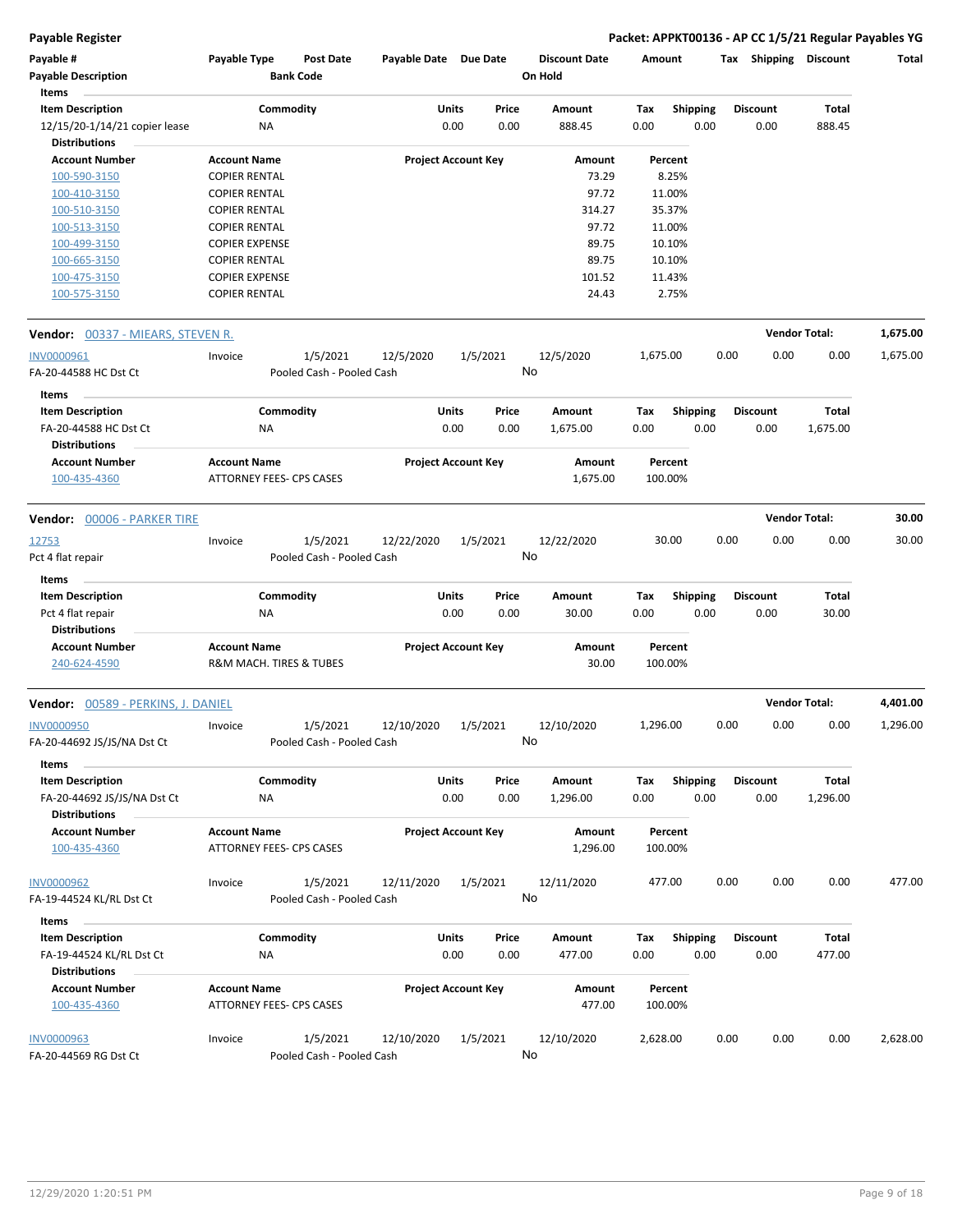| <b>Payable Register</b>                                                       |                                     |                                       |                       |                            |               |                                 |             |                         |      |                         |                      | Packet: APPKT00136 - AP CC 1/5/21 Regular Payables YG |
|-------------------------------------------------------------------------------|-------------------------------------|---------------------------------------|-----------------------|----------------------------|---------------|---------------------------------|-------------|-------------------------|------|-------------------------|----------------------|-------------------------------------------------------|
| Payable #<br><b>Payable Description</b><br>Items                              | Payable Type                        | <b>Post Date</b><br><b>Bank Code</b>  | Payable Date Due Date |                            |               | <b>Discount Date</b><br>On Hold | Amount      |                         |      | Tax Shipping Discount   |                      | Total                                                 |
|                                                                               |                                     |                                       |                       |                            |               |                                 |             |                         |      |                         |                      |                                                       |
| <b>Item Description</b><br>FA-20-44569 RG Dst Ct<br><b>Distributions</b>      |                                     | Commodity<br><b>NA</b>                | Units                 | 0.00                       | Price<br>0.00 | Amount<br>2,628.00              | Tax<br>0.00 | <b>Shipping</b><br>0.00 |      | <b>Discount</b><br>0.00 | Total<br>2,628.00    |                                                       |
| <b>Account Number</b>                                                         | <b>Account Name</b>                 |                                       |                       | <b>Project Account Key</b> |               | Amount                          |             | Percent                 |      |                         |                      |                                                       |
| 100-435-4360                                                                  |                                     | ATTORNEY FEES- CPS CASES              |                       |                            |               | 2,628.00                        | 100.00%     |                         |      |                         |                      |                                                       |
| Vendor: 00473 - PRECISION DEMOLITION                                          |                                     |                                       |                       |                            |               |                                 |             |                         |      |                         | <b>Vendor Total:</b> | 12,825.00                                             |
| 20193790                                                                      | Invoice                             | 1/5/2021                              | 12/15/2020            | 1/5/2021                   |               | 12/15/2020                      | 12,825.00   |                         | 0.00 | 0.00                    | 0.00                 | 12,825.00                                             |
| Courthouse construction                                                       |                                     | Pooled Cash - Pooled Cash             |                       |                            | No            |                                 |             |                         |      |                         |                      |                                                       |
| Items                                                                         |                                     |                                       |                       |                            |               |                                 |             |                         |      |                         |                      |                                                       |
| <b>Item Description</b>                                                       |                                     | Commodity                             | Units                 |                            | Price         | Amount                          | Tax         | <b>Shipping</b>         |      | <b>Discount</b>         | Total                |                                                       |
| Courthouse construction<br><b>Distributions</b>                               |                                     | NA                                    |                       | 0.00                       | 0.00          | 12,825.00                       | 0.00        | 0.00                    |      | 0.00                    | 12,825.00            |                                                       |
| <b>Account Number</b><br>680-668-1650                                         | <b>Account Name</b><br>CONSTRUCTION |                                       |                       | <b>Project Account Key</b> |               | Amount<br>12,825.00             | 100.00%     | Percent                 |      |                         |                      |                                                       |
| Vendor: 00289 - RELIANT                                                       |                                     |                                       |                       |                            |               |                                 |             |                         |      |                         | <b>Vendor Total:</b> | 2,294.86                                              |
| 112 012 285 212 7                                                             | Invoice                             | 1/5/2021                              | 12/18/2020            | 1/5/2021                   |               | 12/18/2020                      | 168.37      |                         | 0.00 | 0.00                    | 0.00                 | 168.37                                                |
| #2 533 980-5 Courthouse electric<br>Items                                     |                                     | Pooled Cash - Pooled Cash             |                       |                            | No            |                                 |             |                         |      |                         |                      |                                                       |
| <b>Item Description</b>                                                       |                                     | Commodity                             | Units                 |                            | Price         | Amount                          | Tax         | <b>Shipping</b>         |      | <b>Discount</b>         | Total                |                                                       |
| #2 533 980-5 Courthouse electric<br><b>Distributions</b>                      |                                     | <b>NA</b>                             |                       | 0.00                       | 0.00          | 168.37                          | 0.00        | 0.00                    |      | 0.00                    | 168.37               |                                                       |
| <b>Account Number</b>                                                         | <b>Account Name</b>                 |                                       |                       | <b>Project Account Key</b> |               | Amount                          |             | Percent                 |      |                         |                      |                                                       |
| 100-510-4400                                                                  |                                     | UTILITIES ELECTRICITY                 |                       |                            |               | 168.37                          | 100.00%     |                         |      |                         |                      |                                                       |
| 112 012 285 213 5                                                             | Invoice                             | 1/5/2021                              | 12/18/2020            | 1/5/2021                   | No            | 12/18/2020                      | 440.36      |                         | 0.00 | 0.00                    | 0.00                 | 440.36                                                |
| #2 533 981-3 TDHS electric                                                    |                                     | Pooled Cash - Pooled Cash             |                       |                            |               |                                 |             |                         |      |                         |                      |                                                       |
| Items                                                                         |                                     |                                       | Units                 |                            | Price         |                                 |             |                         |      | <b>Discount</b>         | Total                |                                                       |
| <b>Item Description</b><br>#2 533 981-3 TDHS electric<br><b>Distributions</b> |                                     | Commodity<br><b>NA</b>                |                       | 0.00                       | 0.00          | Amount<br>440.36                | Tax<br>0.00 | <b>Shipping</b><br>0.00 |      | 0.00                    | 440.36               |                                                       |
| <b>Account Number</b>                                                         | <b>Account Name</b>                 |                                       |                       | <b>Project Account Key</b> |               | Amount                          |             | Percent                 |      |                         |                      |                                                       |
| 100-640-4400                                                                  |                                     | UTILITIES ELECTRICITY                 |                       |                            |               | 440.36                          | 100.00%     |                         |      |                         |                      |                                                       |
| 112 012 285 214 3<br>#2 533 982-1 Co Bldg electric                            | Invoice                             | 1/5/2021<br>Pooled Cash - Pooled Cash | 12/18/2020            | 1/5/2021                   | No            | 12/18/2020                      | 290.65      |                         | 0.00 | 0.00                    | 0.00                 | 290.65                                                |
| Items                                                                         |                                     |                                       |                       |                            |               |                                 |             |                         |      |                         |                      |                                                       |
| <b>Item Description</b>                                                       |                                     | Commodity                             | Units                 |                            | Price         | Amount                          | Tax         | <b>Shipping</b>         |      | <b>Discount</b>         | Total                |                                                       |
| #2 533 982-1 Co Bldg electric                                                 |                                     | ΝA                                    |                       | 0.00                       | 0.00          | 290.65                          | 0.00        | 0.00                    |      | 0.00                    | 290.65               |                                                       |
| <b>Distributions</b>                                                          |                                     |                                       |                       |                            |               |                                 |             |                         |      |                         |                      |                                                       |
| <b>Account Number</b><br>100-511-4400                                         | <b>Account Name</b>                 | UTILITIES ELECTRICITY                 |                       | <b>Project Account Key</b> |               | Amount<br>290.65                | 100.00%     | Percent                 |      |                         |                      |                                                       |
| 115 008 074 089 9                                                             | Invoice                             | 1/5/2021                              | 12/18/2020            | 1/5/2021                   |               | 12/18/2020                      | 178.39      |                         | 0.00 | 0.00                    | 0.00                 | 178.39                                                |
| #7 358 371-8 Pct 4 electric                                                   |                                     | Pooled Cash - Pooled Cash             |                       |                            | No            |                                 |             |                         |      |                         |                      |                                                       |
| Items                                                                         |                                     |                                       |                       |                            |               |                                 |             |                         |      |                         |                      |                                                       |
| <b>Item Description</b><br>#7 358 371-8 Pct 4 electric                        |                                     | Commodity<br>NA                       | Units                 | 0.00                       | Price<br>0.00 | Amount<br>178.39                | Tax<br>0.00 | <b>Shipping</b><br>0.00 |      | <b>Discount</b><br>0.00 | Total<br>178.39      |                                                       |
| <b>Distributions</b>                                                          |                                     |                                       |                       |                            |               |                                 |             |                         |      |                         |                      |                                                       |
| <b>Account Number</b><br>240-624-4400                                         | <b>Account Name</b>                 | UTILITY ELECTRICITY                   |                       | <b>Project Account Key</b> |               | Amount<br>178.39                | 100.00%     | Percent                 |      |                         |                      |                                                       |
| 115 008 077 283 5                                                             | Invoice                             | 1/5/2021                              | 12/21/2020            | 1/5/2021                   |               | 12/21/2020                      | 164.10      |                         | 0.00 | 0.00                    | 0.00                 | 164.10                                                |
| #6 730 596-1 Windom electric                                                  |                                     | Pooled Cash - Pooled Cash             |                       |                            | No            |                                 |             |                         |      |                         |                      |                                                       |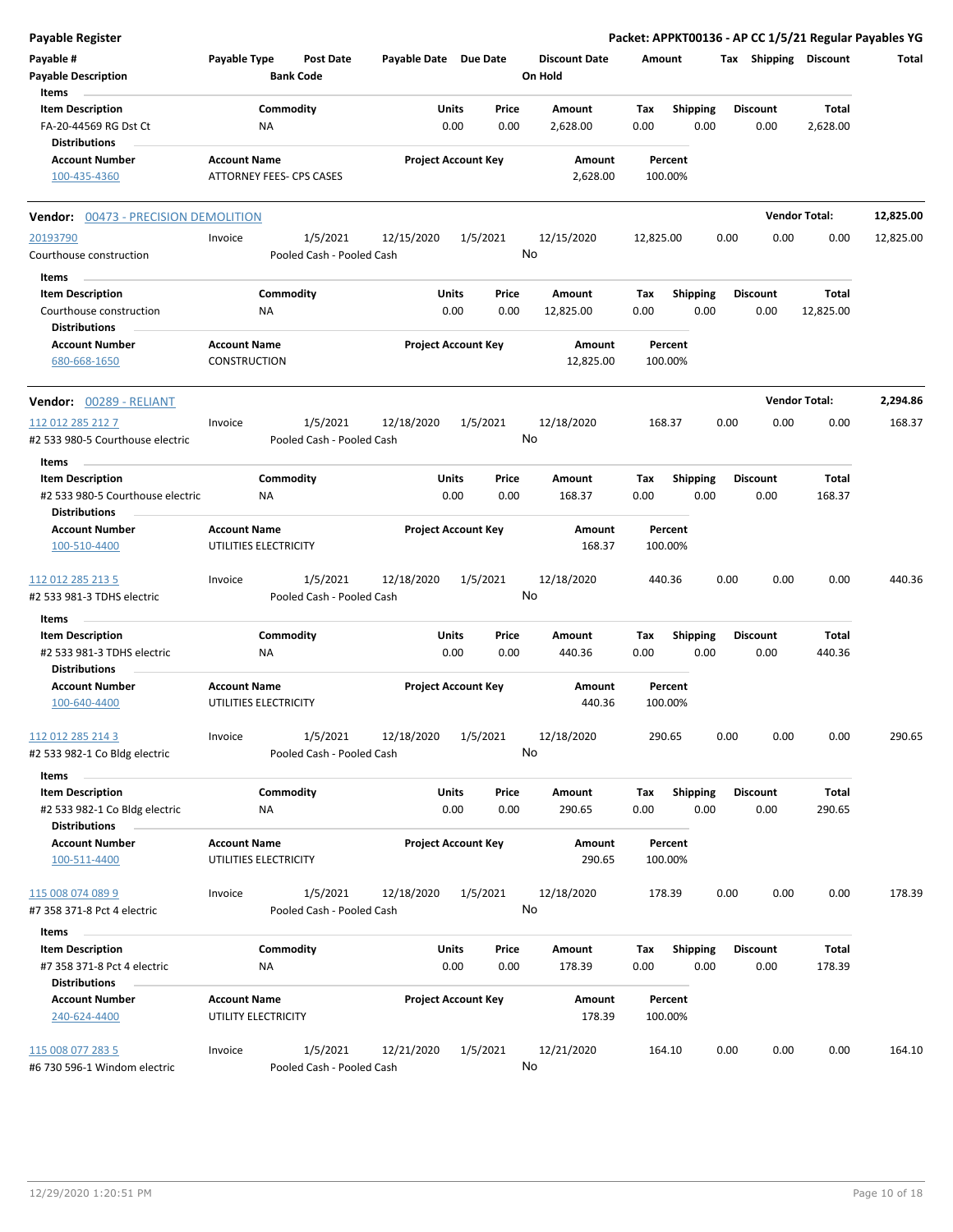| <b>Payable Register</b>                                 |                                              |                  |                                       |                       |                            |               |                                 |             |                         |      |                         | Packet: APPKT00136 - AP CC 1/5/21 Regular Payables YG |              |
|---------------------------------------------------------|----------------------------------------------|------------------|---------------------------------------|-----------------------|----------------------------|---------------|---------------------------------|-------------|-------------------------|------|-------------------------|-------------------------------------------------------|--------------|
| Payable #<br><b>Payable Description</b>                 | Payable Type                                 | <b>Bank Code</b> | <b>Post Date</b>                      | Payable Date Due Date |                            |               | <b>Discount Date</b><br>On Hold |             | Amount                  |      | Tax Shipping Discount   |                                                       | <b>Total</b> |
| Items                                                   |                                              |                  |                                       |                       |                            |               |                                 |             |                         |      |                         |                                                       |              |
| <b>Item Description</b>                                 |                                              | Commodity        |                                       |                       | Units                      | Price         | Amount                          | Tax         | <b>Shipping</b>         |      | <b>Discount</b>         | Total                                                 |              |
| #6 730 596-1 Windom electric<br><b>Distributions</b>    |                                              | <b>NA</b>        |                                       |                       | 0.00                       | 0.00          | 164.10                          | 0.00        | 0.00                    |      | 0.00                    | 164.10                                                |              |
| <b>Account Number</b>                                   | <b>Account Name</b>                          |                  |                                       |                       | <b>Project Account Key</b> |               | Amount                          |             | Percent                 |      |                         |                                                       |              |
| 100-515-4400                                            | UTILITIES ELECTRICITY                        |                  |                                       |                       |                            |               | 164.10                          |             | 100.00%                 |      |                         |                                                       |              |
| 115 008 081 302 7                                       | Invoice                                      |                  | 1/5/2021                              | 12/21/2020            |                            | 1/5/2021      | 12/21/2020                      |             | 27.75                   | 0.00 | 0.00                    | 0.00                                                  | 27.75        |
| #6 878 909-8 Windom gdlight                             |                                              |                  | Pooled Cash - Pooled Cash             |                       |                            |               | No                              |             |                         |      |                         |                                                       |              |
| Items                                                   |                                              |                  |                                       |                       |                            |               |                                 |             |                         |      |                         |                                                       |              |
| <b>Item Description</b><br>#6 878 909-8 Windom gdlight  |                                              | Commodity<br>ΝA  |                                       |                       | Units<br>0.00              | Price<br>0.00 | Amount<br>27.75                 | Тах<br>0.00 | <b>Shipping</b><br>0.00 |      | <b>Discount</b><br>0.00 | Total<br>27.75                                        |              |
| <b>Distributions</b>                                    |                                              |                  |                                       |                       |                            |               |                                 |             |                         |      |                         |                                                       |              |
| <b>Account Number</b><br>100-515-4400                   | <b>Account Name</b><br>UTILITIES ELECTRICITY |                  |                                       |                       | <b>Project Account Key</b> |               | Amount<br>27.75                 |             | Percent<br>100.00%      |      |                         |                                                       |              |
| 117 007 911 128 2                                       | Invoice                                      |                  | 1/5/2021                              | 12/18/2020            |                            | 1/5/2021      | 12/18/2020                      |             | 496.48                  | 0.00 | 0.00                    | 0.00                                                  | 496.48       |
| #9 599 777-1 Agrilfe electric                           |                                              |                  | Pooled Cash - Pooled Cash             |                       |                            |               | No                              |             |                         |      |                         |                                                       |              |
| Items                                                   |                                              |                  |                                       |                       |                            |               |                                 |             |                         |      |                         |                                                       |              |
| <b>Item Description</b>                                 |                                              | Commodity        |                                       |                       | Units                      | Price         | Amount                          | Tax         | Shipping                |      | <b>Discount</b>         | <b>Total</b>                                          |              |
| #9 599 777-1 Agrilfe electric<br><b>Distributions</b>   |                                              | ΝA               |                                       |                       | 0.00                       | 0.00          | 496.48                          | 0.00        | 0.00                    |      | 0.00                    | 496.48                                                |              |
| <b>Account Number</b>                                   | <b>Account Name</b>                          |                  |                                       |                       | <b>Project Account Key</b> |               | Amount                          |             | Percent                 |      |                         |                                                       |              |
| 100-516-4400                                            | UTILITIES ELECTRICITY                        |                  |                                       |                       |                            |               | 496.48                          |             | 100.00%                 |      |                         |                                                       |              |
| 302 002 274 514 0                                       | Invoice                                      |                  | 1/5/2021                              | 12/18/2020            |                            | 1/5/2021      | 12/18/2020                      |             | 21.22                   | 0.00 | 0.00                    | 0.00                                                  | 21.22        |
| #12 434 984-6 Rec Rd 3/FM 273 electric                  |                                              |                  | Pooled Cash - Pooled Cash             |                       |                            |               | No                              |             |                         |      |                         |                                                       |              |
| Items                                                   |                                              |                  |                                       |                       |                            |               |                                 |             |                         |      |                         |                                                       |              |
| <b>Item Description</b>                                 |                                              | Commodity        |                                       |                       | Units                      | Price         | Amount                          | Tax         | <b>Shipping</b>         |      | <b>Discount</b>         | Total                                                 |              |
| #12 434 984-6 Rec Rd 3/FM 273 electric                  |                                              | NA               |                                       |                       | 0.00                       | 0.00          | 21.22                           | 0.00        | 0.00                    |      | 0.00                    | 21.22                                                 |              |
| <b>Distributions</b>                                    |                                              |                  |                                       |                       |                            |               |                                 |             |                         |      |                         |                                                       |              |
| <b>Account Number</b>                                   | <b>Account Name</b>                          |                  |                                       |                       | <b>Project Account Key</b> |               | Amount                          |             | Percent                 |      |                         |                                                       |              |
| 240-624-4400                                            | UTILITY ELECTRICITY                          |                  |                                       |                       |                            |               | 21.22                           |             | 100.00%                 |      |                         |                                                       |              |
| 302 002 274 515 7<br>#12 434 985-3 1369 Hwy 56 electric | Invoice                                      |                  | 1/5/2021<br>Pooled Cash - Pooled Cash | 12/18/2020            |                            | 1/5/2021      | 12/18/2020<br>No                |             | 70.15                   | 0.00 | 0.00                    | 0.00                                                  | 70.15        |
| Items                                                   |                                              |                  |                                       |                       |                            |               |                                 |             |                         |      |                         |                                                       |              |
| <b>Item Description</b>                                 |                                              | Commodity        |                                       |                       | Units                      | Price         | Amount                          | Tax         | <b>Shipping</b>         |      | <b>Discount</b>         | Total                                                 |              |
| #12 434 985-3 1369 Hwy 56 electric                      |                                              | NA               |                                       |                       | 0.00                       | 0.00          | 70.15                           | 0.00        | 0.00                    |      | 0.00                    | 70.15                                                 |              |
| <b>Distributions</b>                                    |                                              |                  |                                       |                       |                            |               |                                 |             |                         |      |                         |                                                       |              |
| <b>Account Number</b><br>240-624-4400                   | <b>Account Name</b><br>UTILITY ELECTRICITY   |                  |                                       |                       | <b>Project Account Key</b> |               | Amount<br>70.15                 |             | Percent<br>100.00%      |      |                         |                                                       |              |
| 306 000 669 580 4                                       | Invoice                                      |                  | 1/5/2021                              | 12/18/2020            |                            | 1/5/2021      | 12/18/2020                      |             | 437.39                  | 0.00 | 0.00                    | 0.00                                                  | 437.39       |
| #15 119 264-8 Turner electric                           |                                              |                  | Pooled Cash - Pooled Cash             |                       |                            |               | No                              |             |                         |      |                         |                                                       |              |
| Items                                                   |                                              |                  |                                       |                       |                            |               |                                 |             |                         |      |                         |                                                       |              |
| <b>Item Description</b>                                 |                                              | Commodity        |                                       |                       | Units                      | Price         | Amount                          | Tax         | <b>Shipping</b>         |      | <b>Discount</b>         | Total                                                 |              |
| #15 119 264-8 Turner electric                           |                                              | NA               |                                       |                       | 0.00                       | 0.00          | 437.39                          | 0.00        | 0.00                    |      | 0.00                    | 437.39                                                |              |
| <b>Distributions</b>                                    |                                              |                  |                                       |                       |                            |               |                                 |             |                         |      |                         |                                                       |              |
| <b>Account Number</b><br>100-518-4400                   | <b>Account Name</b><br>UTILITIES ELECTRICITY |                  |                                       |                       | <b>Project Account Key</b> |               | Amount<br>437.39                |             | Percent<br>100.00%      |      |                         |                                                       |              |
| <b>Vendor: 00365 - RLI</b>                              |                                              |                  |                                       |                       |                            |               |                                 |             |                         |      |                         | <b>Vendor Total:</b>                                  | 93.00        |
|                                                         |                                              |                  |                                       |                       |                            |               |                                 |             |                         |      |                         |                                                       |              |
| 1257691<br>Bond M. Case LSM1257691 exp 2/15/23          | Invoice                                      |                  | 1/5/2021<br>Pooled Cash - Pooled Cash | 12/14/2020            |                            | 1/5/2021      | 12/14/2020<br>No                |             | 93.00                   | 0.00 | 0.00                    | 0.00                                                  | 93.00        |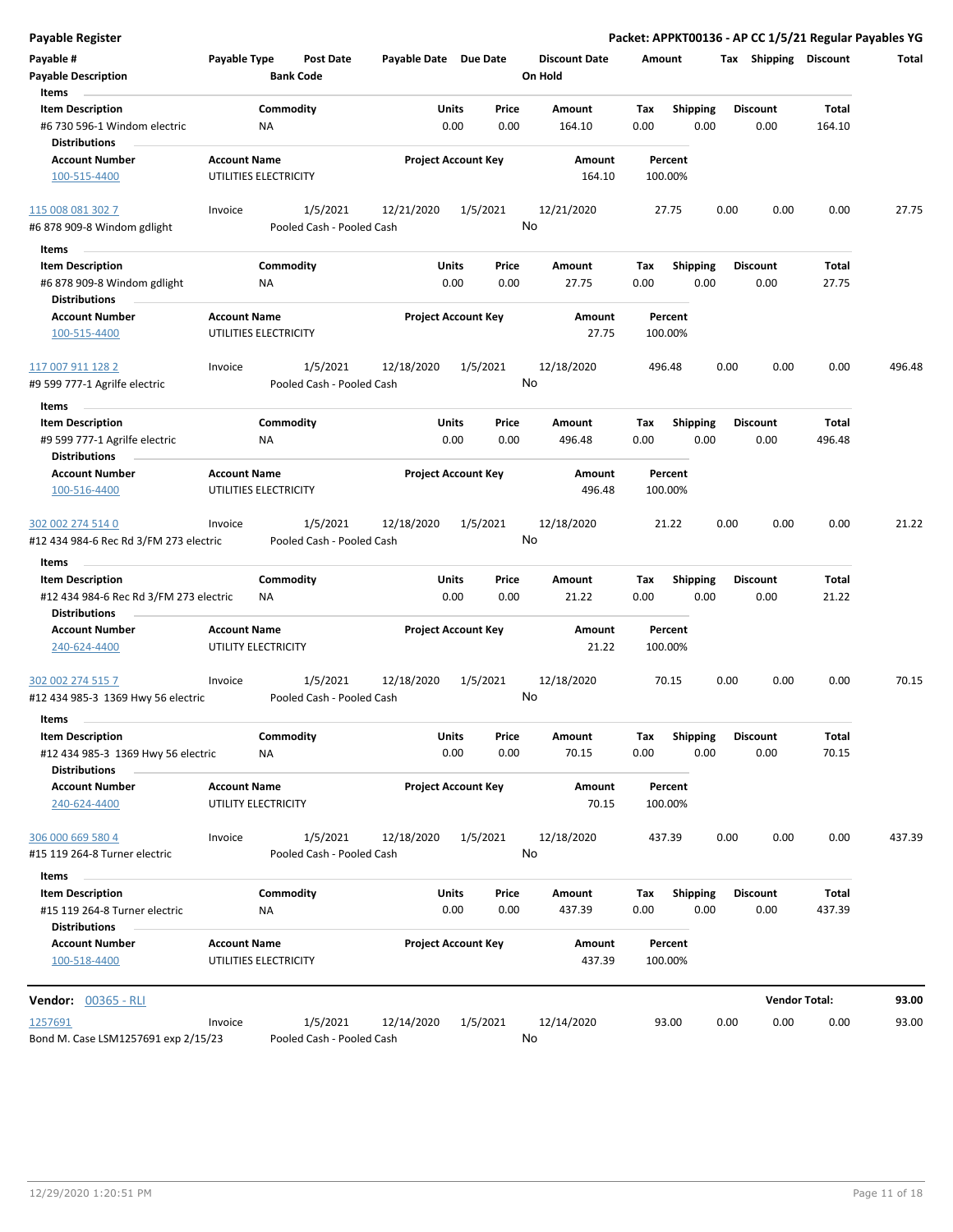| <b>Payable Register</b>                                     |                                             |           |                                       |                            |          |       |                      |          |                         |      |                       | Packet: APPKT00136 - AP CC 1/5/21 Regular Payables YG |          |
|-------------------------------------------------------------|---------------------------------------------|-----------|---------------------------------------|----------------------------|----------|-------|----------------------|----------|-------------------------|------|-----------------------|-------------------------------------------------------|----------|
| Payable #                                                   | Payable Type                                |           | Post Date                             | Payable Date Due Date      |          |       | <b>Discount Date</b> | Amount   |                         |      | Tax Shipping Discount |                                                       | Total    |
| <b>Payable Description</b>                                  |                                             |           | <b>Bank Code</b>                      |                            |          |       | On Hold              |          |                         |      |                       |                                                       |          |
| Items                                                       |                                             |           |                                       |                            |          |       |                      |          |                         |      |                       |                                                       |          |
| <b>Item Description</b>                                     |                                             | Commodity |                                       |                            | Units    | Price | <b>Amount</b>        | Tax      | Shipping                |      | <b>Discount</b>       | Total                                                 |          |
| Bond M. Case LSM1257691 exp 2/15/23<br><b>Distributions</b> |                                             | ΝA        |                                       |                            | 0.00     | 0.00  | 93.00                | 0.00     | 0.00                    |      | 0.00                  | 93.00                                                 |          |
| <b>Account Number</b><br>100-496-4800                       | <b>Account Name</b><br><b>BOND</b>          |           |                                       | <b>Project Account Key</b> |          |       | Amount<br>93.00      |          | Percent<br>100.00%      |      |                       |                                                       |          |
| <b>Vendor: 00349 - SANITATION SOLUTIONS, INC.</b>           |                                             |           |                                       |                            |          |       |                      |          |                         |      | <b>Vendor Total:</b>  |                                                       | 181.66   |
| <b>OCP00600</b>                                             | Invoice                                     |           | 1/5/2021                              | 12/25/2020                 | 1/5/2021 |       | 12/25/2020           |          | 90.83                   | 0.00 | 0.00                  | 0.00                                                  | 90.83    |
| #194746 Pct 1 Dec 2020 trash                                |                                             |           | Pooled Cash - Pooled Cash             |                            |          |       | No                   |          |                         |      |                       |                                                       |          |
| Items                                                       |                                             |           |                                       |                            |          |       |                      |          |                         |      |                       |                                                       |          |
| <b>Item Description</b>                                     |                                             | Commodity |                                       |                            | Units    | Price | Amount               | Tax      | <b>Shipping</b>         |      | <b>Discount</b>       | Total                                                 |          |
| #194746 Pct 1 Dec 2020 trash<br><b>Distributions</b>        |                                             | ΝA        |                                       |                            | 0.00     | 0.00  | 90.83                | 0.00     | 0.00                    |      | 0.00                  | 90.83                                                 |          |
| <b>Account Number</b><br>210-621-4430                       | <b>Account Name</b><br><b>TRASH PICKUP</b>  |           |                                       | <b>Project Account Key</b> |          |       | Amount<br>90.83      |          | Percent<br>100.00%      |      |                       |                                                       |          |
| OCP00601<br>#194564 Pct 3 Dec 2020 trash                    | Invoice                                     |           | 1/5/2021<br>Pooled Cash - Pooled Cash | 12/25/2020                 | 1/5/2021 |       | 12/25/2020<br>No     |          | 90.83                   | 0.00 | 0.00                  | 0.00                                                  | 90.83    |
|                                                             |                                             |           |                                       |                            |          |       |                      |          |                         |      |                       |                                                       |          |
| Items<br><b>Item Description</b>                            |                                             | Commodity |                                       |                            | Units    | Price | Amount               | Тах      |                         |      | <b>Discount</b>       | Total                                                 |          |
| #194564 Pct 3 Dec 2020 trash<br><b>Distributions</b>        |                                             | ΝA        |                                       |                            | 0.00     | 0.00  | 90.83                | 0.00     | <b>Shipping</b><br>0.00 |      | 0.00                  | 90.83                                                 |          |
| <b>Account Number</b>                                       | <b>Account Name</b>                         |           |                                       | <b>Project Account Key</b> |          |       | Amount               |          | Percent                 |      |                       |                                                       |          |
| 230-623-4430                                                | <b>TRASH PICK-UP</b>                        |           |                                       |                            |          |       | 90.83                |          | 100.00%                 |      |                       |                                                       |          |
| Vendor: 00018 - SOUTHWEST FANNIN S.U.D.                     |                                             |           |                                       |                            |          |       |                      |          |                         |      | <b>Vendor Total:</b>  |                                                       | 17.19    |
| INV0001026                                                  | Invoice                                     |           | 1/5/2021                              | 12/21/2020                 | 1/5/2021 |       | 12/21/2020           |          | 17.19                   | 0.00 | 0.00                  | 0.00                                                  | 17.19    |
| Pct 1 water 11/12-12/15/20                                  |                                             |           | Pooled Cash - Pooled Cash             |                            |          |       | No                   |          |                         |      |                       |                                                       |          |
| Items                                                       |                                             |           |                                       |                            |          |       |                      |          |                         |      |                       |                                                       |          |
| <b>Item Description</b>                                     |                                             | Commodity |                                       |                            | Units    | Price | Amount               | Tax      | <b>Shipping</b>         |      | <b>Discount</b>       | Total                                                 |          |
| Pct 1 water 11/12-12/15/20<br><b>Distributions</b>          |                                             | NA        |                                       |                            | 0.00     | 0.00  | 17.19                | 0.00     | 0.00                    |      | 0.00                  | 17.19                                                 |          |
| <b>Account Number</b><br>210-621-4420                       | <b>Account Name</b><br><b>UTILITY WATER</b> |           |                                       | <b>Project Account Key</b> |          |       | Amount<br>17.19      |          | Percent<br>100.00%      |      |                       |                                                       |          |
| Vendor: 00707 - SPARKLIGHT                                  |                                             |           |                                       |                            |          |       |                      |          |                         |      | <b>Vendor Total:</b>  |                                                       | 1,822.73 |
| INV0000992                                                  | Invoice                                     |           | 1/5/2021                              | 12/22/2020                 | 1/5/2021 |       | 12/22/2020           | 1,822.73 |                         | 0.00 | 0.00                  | 0.00                                                  | 1,822.73 |
| 12/11/20-1/10/21 internet sevice                            |                                             |           | Pooled Cash - Pooled Cash             |                            |          |       | No                   |          |                         |      |                       |                                                       |          |
| Items                                                       |                                             |           |                                       |                            |          |       |                      |          |                         |      |                       |                                                       |          |
| <b>Item Description</b>                                     |                                             | Commodity |                                       |                            | Units    | Price | Amount               | Tax      | <b>Shipping</b>         |      | <b>Discount</b>       | Total                                                 |          |
| 12/11/20-1/10/21 internet sevice<br><b>Distributions</b>    |                                             | ΝA        |                                       |                            | 0.00     | 0.00  | 1,822.73             | 0.00     | 0.00                    |      | 0.00                  | 1,822.73                                              |          |
| <b>Account Number</b>                                       | <b>Account Name</b>                         |           |                                       | <b>Project Account Key</b> |          |       | Amount               |          | Percent                 |      |                       |                                                       |          |
| 100-665-4210                                                | <b>INTERNET</b>                             |           |                                       |                            |          |       | 64.99                |          | 3.57%                   |      |                       |                                                       |          |
| 100-513-4210                                                | <b>INTERNET</b>                             |           |                                       |                            |          |       | 231.43               |          | 12.70%                  |      |                       |                                                       |          |
| 100-518-4210                                                | <b>INTERNET</b>                             |           |                                       |                            |          |       | 1,046.18             |          | 57.40%                  |      |                       |                                                       |          |
| 100-645-4210                                                | INTERNET                                    |           |                                       |                            |          |       | 93.94                |          | 5.15%                   |      |                       |                                                       |          |
| 100-514-4210                                                | INTERNET                                    |           |                                       |                            |          |       | 82.69<br>82.69       |          | 4.54%<br>4.54%          |      |                       |                                                       |          |
| 240-624-4210<br>100-560-4210                                | INTERNET<br><b>INTERNET SERVICE</b>         |           |                                       |                            |          |       | 220.81               |          | 12.11%                  |      |                       |                                                       |          |
| Vendor: 00465 - SPRINT                                      |                                             |           |                                       |                            |          |       |                      |          |                         |      | <b>Vendor Total:</b>  |                                                       | 149.08   |
|                                                             |                                             |           |                                       |                            |          |       |                      |          |                         |      |                       |                                                       |          |
| 700059508-031<br>Sheriff internet service 11/17-12/16/2020  | Invoice                                     |           | 1/5/2021<br>Pooled Cash - Pooled Cash | 12/20/2020                 | 1/5/2021 |       | 12/20/2020<br>No     |          | 149.08                  | 0.00 | 0.00                  | 0.00                                                  | 149.08   |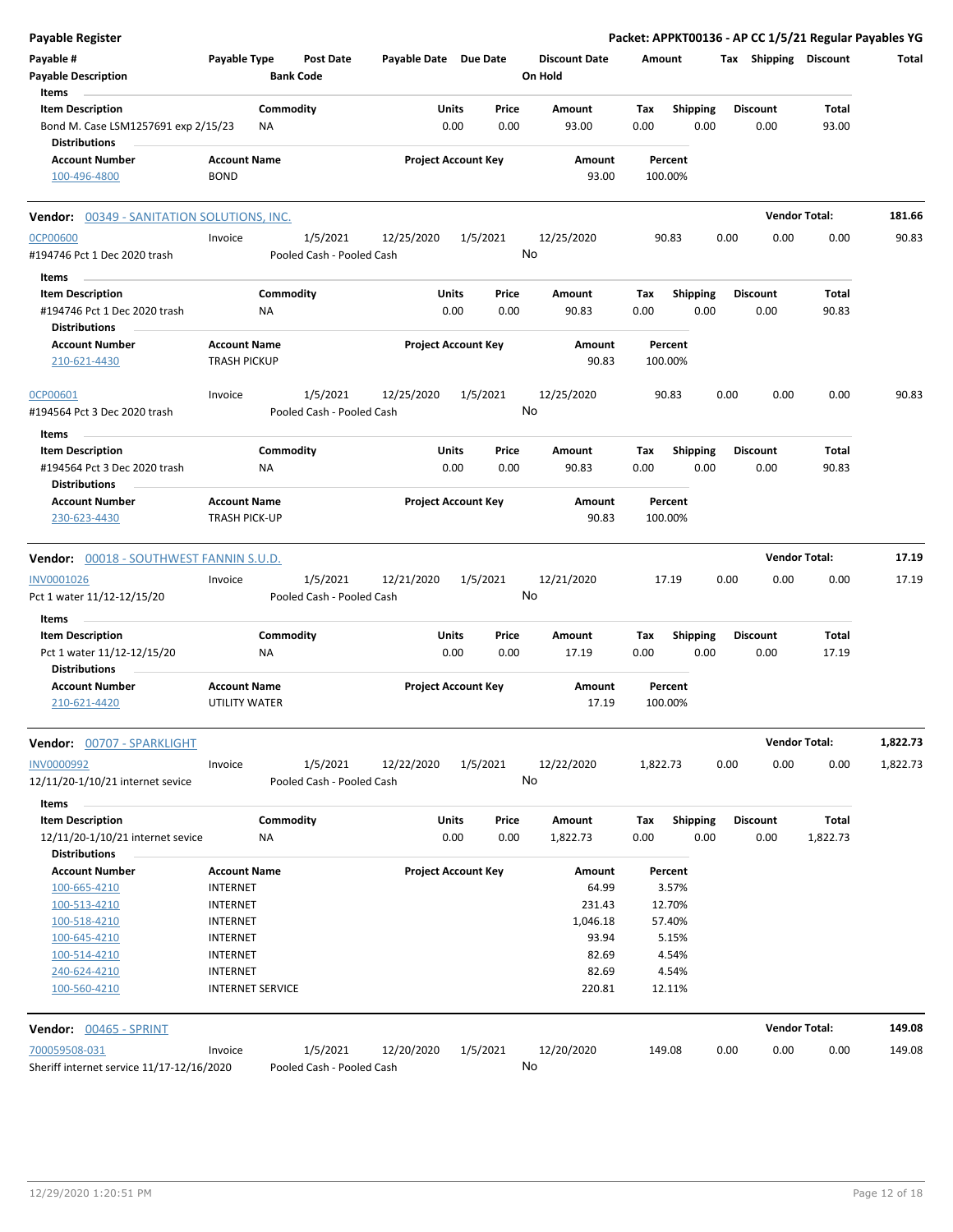| <b>Payable Register</b>                                                       |                                                |                                       |                       |                            |               |                                 |                    |                         |      |                         |                       | Packet: APPKT00136 - AP CC 1/5/21 Regular Payables YG |
|-------------------------------------------------------------------------------|------------------------------------------------|---------------------------------------|-----------------------|----------------------------|---------------|---------------------------------|--------------------|-------------------------|------|-------------------------|-----------------------|-------------------------------------------------------|
| Payable #<br><b>Payable Description</b>                                       | Payable Type                                   | <b>Post Date</b><br><b>Bank Code</b>  | Payable Date Due Date |                            |               | <b>Discount Date</b><br>On Hold | Amount             |                         |      |                         | Tax Shipping Discount | Total                                                 |
| Items<br><b>Item Description</b>                                              |                                                | Commodity                             |                       | Units                      | Price         | Amount                          | Tax                | <b>Shipping</b>         |      | Discount                | Total                 |                                                       |
| Sheriff internet service 11/17-12/16/2020<br><b>Distributions</b>             |                                                | ΝA                                    |                       | 0.00                       | 0.00          | 149.08                          | 0.00               | 0.00                    |      | 0.00                    | 149.08                |                                                       |
| <b>Account Number</b><br>100-560-4210                                         | <b>Account Name</b><br><b>INTERNET SERVICE</b> |                                       |                       | <b>Project Account Key</b> |               | Amount<br>149.08                | 100.00%            | Percent                 |      |                         |                       |                                                       |
| Vendor: VEN02264 - Steelway International, LLC                                |                                                |                                       |                       |                            |               |                                 |                    |                         |      |                         | <b>Vendor Total:</b>  | 237,118.10                                            |
| $\overline{1}$<br>#190358 Courthouse construction                             | Invoice                                        | 1/5/2021<br>Pooled Cash - Pooled Cash | 12/31/2020            |                            | 1/5/2021      | 12/31/2020<br>No                | 237,118.10         |                         | 0.00 | 0.00                    | 0.00                  | 237,118.10                                            |
| Items                                                                         |                                                |                                       |                       |                            |               |                                 |                    |                         |      |                         |                       |                                                       |
| <b>Item Description</b><br>#190358 Courthouse construction                    |                                                | Commodity<br>NA                       |                       | Units<br>0.00              | Price<br>0.00 | Amount<br>237,118.10            | Tax<br>0.00        | <b>Shipping</b><br>0.00 |      | <b>Discount</b><br>0.00 | Total<br>237,118.10   |                                                       |
| <b>Distributions</b><br><b>Account Number</b>                                 | <b>Account Name</b>                            |                                       |                       | <b>Project Account Key</b> |               | <b>Amount</b>                   | Percent            |                         |      |                         |                       |                                                       |
| 690-669-1650                                                                  | <b>CONSTRUCTION</b>                            |                                       |                       |                            |               | 237,118.10                      | 100.00%            |                         |      |                         |                       |                                                       |
| <b>Vendor: 00202 - TEXAS ASSOCIATION OF COUNTIES</b>                          |                                                |                                       |                       |                            |               |                                 |                    |                         |      |                         | <b>Vendor Total:</b>  | 155.00                                                |
| 196675/196675<br>JPCA 2021 dues - B Clemons                                   | Invoice                                        | 1/5/2021<br>Pooled Cash - Pooled Cash | 1/1/2021              |                            | 1/5/2021      | 1/1/2021<br>No                  | 60.00              |                         | 0.00 | 0.00                    | 0.00                  | 60.00                                                 |
| Items                                                                         |                                                |                                       |                       |                            |               |                                 |                    |                         |      |                         |                       |                                                       |
| <b>Item Description</b><br>JPCA 2021 dues - B Clemons<br><b>Distributions</b> |                                                | Commodity<br>ΝA                       |                       | Units<br>0.00              | Price<br>0.00 | Amount<br>60.00                 | Tax<br>0.00        | <b>Shipping</b><br>0.00 |      | <b>Discount</b><br>0.00 | Total<br>60.00        |                                                       |
| <b>Account Number</b>                                                         | <b>Account Name</b>                            |                                       |                       | <b>Project Account Key</b> |               | Amount                          | Percent            |                         |      |                         |                       |                                                       |
| 100-456-4810                                                                  | <b>DUES</b>                                    |                                       |                       |                            |               | 60.00                           | 100.00%            |                         |      |                         |                       |                                                       |
| 239395/239395                                                                 | Invoice                                        | 1/5/2021<br>Pooled Cash - Pooled Cash | 1/1/2021              |                            | 1/5/2021      | 1/1/2021<br>No                  | 60.00              |                         | 0.00 | 0.00                    | 0.00                  | 60.00                                                 |
| JPCA 2021 dues R Smithey                                                      |                                                |                                       |                       |                            |               |                                 |                    |                         |      |                         |                       |                                                       |
| Items<br><b>Item Description</b>                                              |                                                | Commodity                             |                       | <b>Units</b>               | Price         | Amount                          | Tax                | Shipping                |      | <b>Discount</b>         | Total                 |                                                       |
| JPCA 2021 dues R Smithey<br><b>Distributions</b>                              |                                                | <b>NA</b>                             |                       | 0.00                       | 0.00          | 60.00                           | 0.00               | 0.00                    |      | 0.00                    | 60.00                 |                                                       |
| <b>Account Number</b><br>100-455-4810                                         | <b>Account Name</b><br><b>DUES</b>             |                                       |                       | <b>Project Account Key</b> |               | Amount<br>60.00                 | Percent<br>100.00% |                         |      |                         |                       |                                                       |
| 240593/240593<br>JPCA 2021dues - K. Smith                                     | Invoice                                        | 1/5/2021<br>Pooled Cash - Pooled Cash | 1/1/2021              |                            | 1/5/2021      | 1/1/2021<br>No                  | 35.00              |                         | 0.00 | 0.00                    | 0.00                  | 35.00                                                 |
| Items                                                                         |                                                |                                       |                       |                            |               |                                 |                    |                         |      |                         |                       |                                                       |
| <b>Item Description</b><br>JPCA 2021 dues - K. Smith                          |                                                | Commodity<br>ΝA                       |                       | Units<br>0.00              | Price<br>0.00 | Amount<br>35.00                 | Tax<br>0.00        | <b>Shipping</b><br>0.00 |      | <b>Discount</b><br>0.00 | Total<br>35.00        |                                                       |
| <b>Distributions</b><br><b>Account Number</b><br>100-456-4810                 | <b>Account Name</b><br><b>DUES</b>             |                                       |                       | <b>Project Account Key</b> |               | Amount<br>35.00                 | Percent<br>100.00% |                         |      |                         |                       |                                                       |
| <b>Vendor:</b> 00511 - TEXAS COMMISSION ON ENVIRONMENTAL QUALITY              |                                                |                                       |                       |                            |               |                                 |                    |                         |      |                         | <b>Vendor Total:</b>  | 740.00                                                |
| <b>INV0000968</b><br>Dec 2020 onsite council fee                              | Invoice                                        | 1/5/2021<br>Pooled Cash - Pooled Cash | 12/16/2020            |                            | 1/5/2021      | 12/16/2020<br>No                | 740.00             |                         | 0.00 | 0.00                    | 0.00                  | 740.00                                                |
| Items                                                                         |                                                |                                       |                       |                            |               |                                 |                    |                         |      |                         |                       |                                                       |
| <b>Item Description</b><br>Dec 2020 onsite council fee                        |                                                | Commodity<br>ΝA                       |                       | Units<br>0.00              | Price<br>0.00 | Amount<br>740.00                | Тах<br>0.00        | <b>Shipping</b><br>0.00 |      | <b>Discount</b><br>0.00 | Total<br>740.00       |                                                       |
| <b>Distributions</b><br><b>Account Number</b><br>100-409-4940                 | <b>Account Name</b>                            | TCEQ PERMITS ENVIRONMENTAL DEV        |                       | <b>Project Account Key</b> |               | Amount<br>740.00                | Percent<br>100.00% |                         |      |                         |                       |                                                       |
| Vendor: 00265 - TEXHOMA LIMESTONE, INC.                                       |                                                |                                       |                       |                            |               |                                 |                    |                         |      |                         | <b>Vendor Total:</b>  | 4,526.67                                              |
| 8206                                                                          | Invoice                                        | 1/5/2021                              | 12/14/2020            |                            | 1/5/2021      | 12/14/2020                      | 4,116.94           |                         | 0.00 | 0.00                    | 0.00                  | 4,116.94                                              |
| Pct 3 Rock & Gravel -Hauling 12/7-12/20                                       |                                                | Pooled Cash - Pooled Cash             |                       |                            |               | No                              |                    |                         |      |                         |                       |                                                       |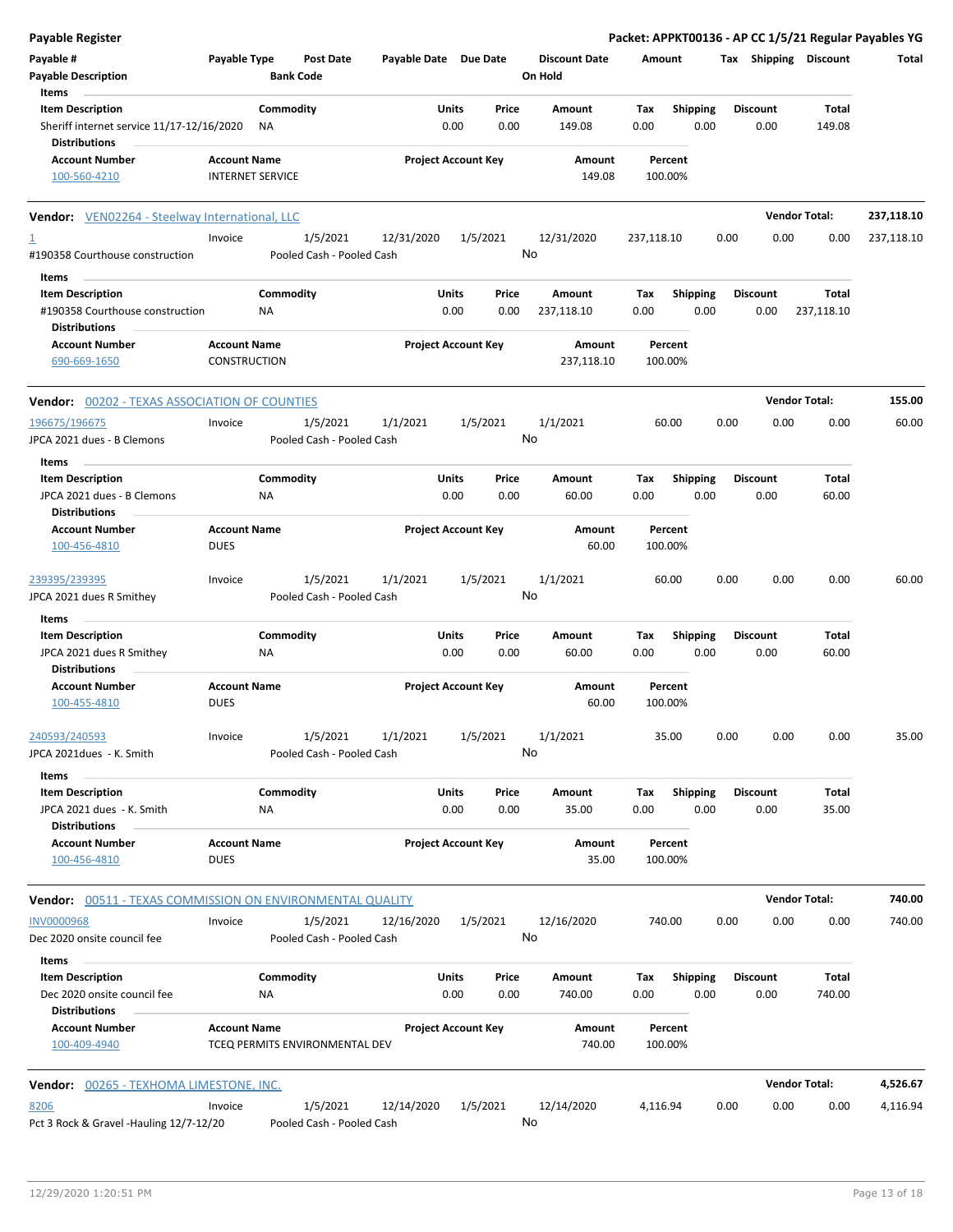| <b>Payable Register</b>                                                                        |                                            |                                       |                       |                                        |    |                                 |             |                          |      |                         | Packet: APPKT00136 - AP CC 1/5/21 Regular Payables YG |           |
|------------------------------------------------------------------------------------------------|--------------------------------------------|---------------------------------------|-----------------------|----------------------------------------|----|---------------------------------|-------------|--------------------------|------|-------------------------|-------------------------------------------------------|-----------|
| Payable #<br><b>Payable Description</b><br>Items                                               | Payable Type                               | <b>Post Date</b><br><b>Bank Code</b>  | Payable Date Due Date |                                        |    | <b>Discount Date</b><br>On Hold | Amount      |                          |      |                         | Tax Shipping Discount                                 | Total     |
| <b>Item Description</b><br>Pct 3 Rock & Gravel -Hauling 12/7-12/20<br><b>Distributions</b>     |                                            | Commodity<br><b>NA</b>                |                       | Units<br>Price<br>0.00<br>0.00         |    | Amount<br>4,116.94              | Tax<br>0.00 | <b>Shipping</b><br>0.00  |      | <b>Discount</b><br>0.00 | Total<br>4,116.94                                     |           |
| <b>Account Number</b><br>230-623-3410                                                          | <b>Account Name</b>                        | R&B MAT. ROCK & GRAVEL                |                       | <b>Project Account Key</b>             |    | Amount<br>4,116.94              |             | Percent<br>100.00%       |      |                         |                                                       |           |
| 8211<br>Pct 1 Rock & Gravel-hauling 12/7-12/20                                                 | Invoice                                    | 1/5/2021<br>Pooled Cash - Pooled Cash | 12/14/2020            | 1/5/2021                               | No | 12/14/2020                      |             | 409.73                   | 0.00 | 0.00                    | 0.00                                                  | 409.73    |
| Items<br><b>Item Description</b><br>Pct 1 Rock & Gravel-hauling 12/7-12/20                     |                                            | Commodity<br>ΝA                       |                       | Units<br>Price<br>0.00<br>0.00         |    | Amount<br>409.73                | Tax<br>0.00 | <b>Shipping</b><br>0.00  |      | <b>Discount</b><br>0.00 | Total<br>409.73                                       |           |
| <b>Distributions</b><br><b>Account Number</b><br>210-621-3410                                  | <b>Account Name</b>                        | R&B MAT. ROCK & GRAVEL                |                       | <b>Project Account Key</b>             |    | Amount<br>409.73                |             | Percent<br>100.00%       |      |                         |                                                       |           |
| Vendor: 00578 - TRIANGLE PLASTERING, LTD                                                       |                                            |                                       |                       |                                        |    |                                 |             |                          |      |                         | <b>Vendor Total:</b>                                  | 16,607.42 |
| 41403<br>#17-3027 Courthouse construction                                                      | Invoice                                    | 1/5/2021<br>Pooled Cash - Pooled Cash | 12/31/2020            | 1/5/2021                               | No | 12/31/2020                      | 16,607.42   |                          | 0.00 | 0.00                    | 0.00                                                  | 16,607.42 |
| Items<br><b>Item Description</b><br>#17-3027 Courthouse construction                           |                                            | Commodity<br>ΝA                       |                       | Units<br>Price<br>0.00<br>0.00         |    | Amount<br>16,607.42             | Tax<br>0.00 | Shipping<br>0.00         |      | <b>Discount</b><br>0.00 | Total<br>16,607.42                                    |           |
| <b>Distributions</b><br><b>Account Number</b><br>690-669-1650                                  | <b>Account Name</b><br><b>CONSTRUCTION</b> |                                       |                       | <b>Project Account Key</b>             |    | Amount<br>16,607.42             |             | Percent<br>100.00%       |      |                         |                                                       |           |
| <b>Vendor: 00760 - TRIPLE BLADE &amp; STEEL</b>                                                |                                            |                                       |                       |                                        |    |                                 |             |                          |      |                         | <b>Vendor Total:</b>                                  | 1,422.49  |
| 9467<br>Pct 4 chain drive spindle assembly<br>Items                                            | Invoice                                    | 1/5/2021<br>Pooled Cash - Pooled Cash | 12/8/2020             | 1/5/2021                               | No | 12/8/2020                       | 1,330.00    |                          | 0.00 | 92.49                   | 0.00                                                  | 1,422.49  |
| <b>Item Description</b><br>Pct 4 chain drive spindle assembly<br><b>Distributions</b>          |                                            | Commodity<br>Goods                    |                       | <b>Units</b><br>Price<br>1.00 1,330.00 |    | Amount<br>1,330.00              | Tax<br>0.00 | <b>Shipping</b><br>92.49 |      | <b>Discount</b><br>0.00 | Total<br>1,422.49                                     |           |
| <b>Account Number</b><br>240-624-4580                                                          | <b>Account Name</b>                        | <b>R&amp;M MACHINERY PARTS</b>        |                       | <b>Project Account Key</b>             |    | Amount<br>1,422.49              |             | Percent<br>100.00%       |      |                         |                                                       |           |
| Vendor: 00160 - TXU ENERGY                                                                     |                                            |                                       |                       |                                        |    |                                 |             |                          |      |                         | <b>Vendor Total:</b>                                  | 63.78     |
| 055402567180<br>#100063401102 Lake Fannin electric                                             | Invoice                                    | 1/5/2021<br>Pooled Cash - Pooled Cash | 12/17/2020            | 1/5/2021                               | No | 12/17/2020                      |             | 36.27                    | 0.00 | 0.00                    | 0.00                                                  | 36.27     |
| Items<br><b>Item Description</b><br>#100063401102 Lake Fannin electric<br><b>Distributions</b> |                                            | Commodity<br>NA                       |                       | Units<br>Price<br>0.00<br>0.00         |    | Amount<br>36.27                 | Tax<br>0.00 | <b>Shipping</b><br>0.00  |      | <b>Discount</b><br>0.00 | Total<br>36.27                                        |           |
| <b>Account Number</b><br>850-520-4400                                                          | <b>Account Name</b>                        | UTILITIES ELECTRICITY                 |                       | <b>Project Account Key</b>             |    | Amount<br>36.27                 |             | Percent<br>100.00%       |      |                         |                                                       |           |
| 056277121233<br>#900011583831 S Annex electric                                                 | Invoice                                    | 1/5/2021<br>Pooled Cash - Pooled Cash | 12/15/2020            | 1/5/2021                               | No | 12/15/2020                      |             | 27.51                    | 0.00 | 0.00                    | 0.00                                                  | 27.51     |
| Items<br><b>Item Description</b><br>#900011583831 S Annex electric<br><b>Distributions</b>     |                                            | Commodity<br>NA                       |                       | Units<br>Price<br>0.00<br>0.00         |    | Amount<br>27.51                 | Tax<br>0.00 | <b>Shipping</b><br>0.00  |      | <b>Discount</b><br>0.00 | Total<br>27.51                                        |           |
| <b>Account Number</b><br>100-513-4400                                                          | <b>Account Name</b>                        | UTILITIES ELECTRICITY                 |                       | <b>Project Account Key</b>             |    | Amount<br>27.51                 |             | Percent<br>100.00%       |      |                         |                                                       |           |
| <b>Vendor: 00127 - VERIZON WIRELESS</b>                                                        |                                            |                                       |                       |                                        |    |                                 |             |                          |      |                         | <b>Vendor Total:</b>                                  | 646.05    |
| 9868842620<br>Verizon internet                                                                 | Invoice                                    | 1/5/2021<br>Pooled Cash - Pooled Cash | 12/10/2020            | 1/5/2021                               | No | 12/10/2020                      |             | 646.05                   | 0.00 | 0.00                    | 0.00                                                  | 646.05    |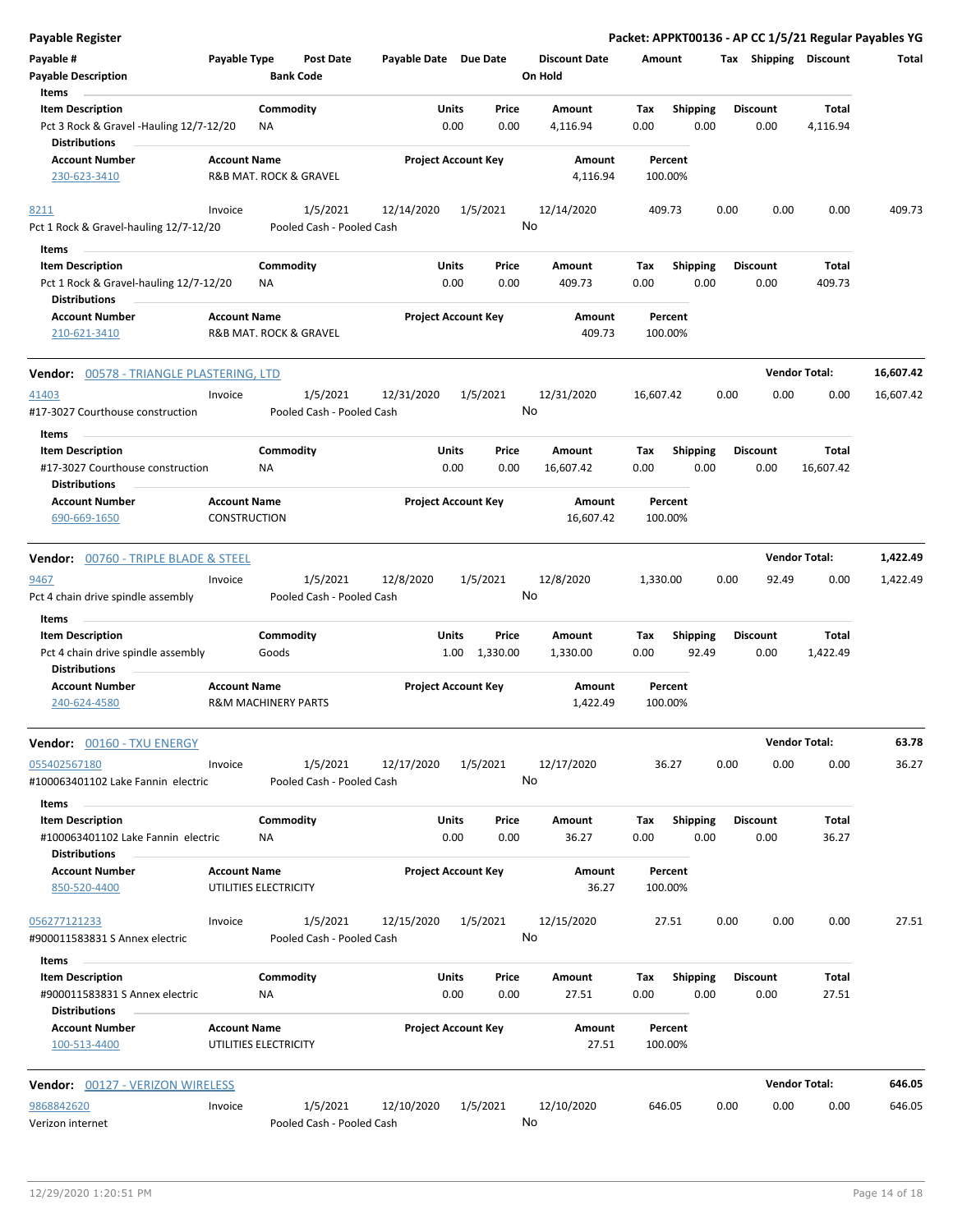#### **Payable Register Packet: APPKT00136 - AP CC 1/5/21 Regular Payables YG**

| Payable #                  | Payable Type              | <b>Post Date</b> | <b>Payable Date</b>        | <b>Due Date</b> |       | <b>Discount Date</b> | Amount |                 | Tax | Shipping        | <b>Discount</b> | Total |
|----------------------------|---------------------------|------------------|----------------------------|-----------------|-------|----------------------|--------|-----------------|-----|-----------------|-----------------|-------|
| <b>Payable Description</b> |                           | <b>Bank Code</b> |                            |                 |       | On Hold              |        |                 |     |                 |                 |       |
| Items                      |                           |                  |                            |                 |       |                      |        |                 |     |                 |                 |       |
| <b>Item Description</b>    |                           | Commodity        | Units                      |                 | Price | Amount               | Tax    | <b>Shipping</b> |     | <b>Discount</b> | Total           |       |
| Internet                   | <b>NA</b>                 |                  |                            | 0.00            | 0.00  | 646.05               | 0.00   | 0.00            |     | 0.00            | 646.05          |       |
| <b>Distributions</b>       |                           |                  |                            |                 |       |                      |        |                 |     |                 |                 |       |
| <b>Account Number</b>      | <b>Account Name</b>       |                  | <b>Project Account Key</b> |                 |       | Amount               |        | Percent         |     |                 |                 |       |
| 100-560-4210               | <b>INTERNET SERVICE</b>   |                  |                            |                 |       | 418.07               |        | 64.71%          |     |                 |                 |       |
| 100-503-4210               | <b>EMERGENCY INTERNET</b> |                  |                            |                 |       | 38.03                |        | 5.89%           |     |                 |                 |       |
| 100-404-4210               | <b>ELECTION INTERNET</b>  |                  |                            |                 |       | 113.97               |        | 17.64%          |     |                 |                 |       |
| 100-406-4210               | <b>EMERGENCY INTERNET</b> |                  |                            |                 |       | 37.99                |        | 5.88%           |     |                 |                 |       |
| 100-457-4210               | <b>INTERNET</b>           |                  |                            |                 |       | 37.99                |        | 5.88%           |     |                 |                 |       |
|                            |                           |                  |                            |                 |       |                      |        |                 |     |                 |                 |       |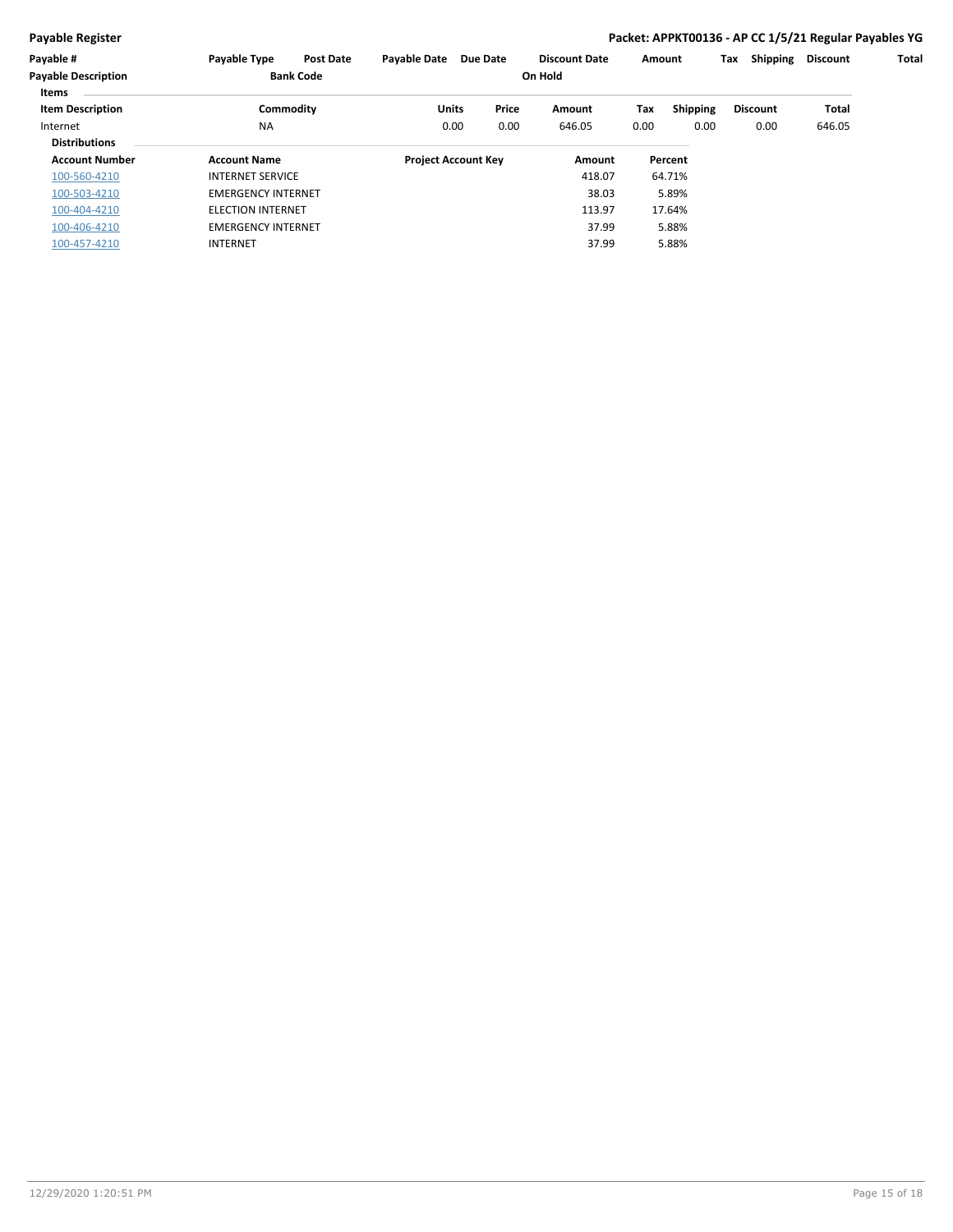## Payable Summary

| Type    | Count               | Gross        | Tax  | <b>Shipping</b> | <b>Discount</b> | Total        | <b>Manual Payment</b> | <b>Balance</b> |
|---------|---------------------|--------------|------|-----------------|-----------------|--------------|-----------------------|----------------|
| Invoice | 80                  | 1.239.258.57 | 0.00 | 156.15          | 0.00            | 1.239.414.72 | 0.00                  | 1.239.414.72   |
|         | <b>Grand Total:</b> | 1,239,258.57 | 0.00 | 156.15          | 0.00            | 1,239,414.72 | 0.00                  | 1,239,414.72   |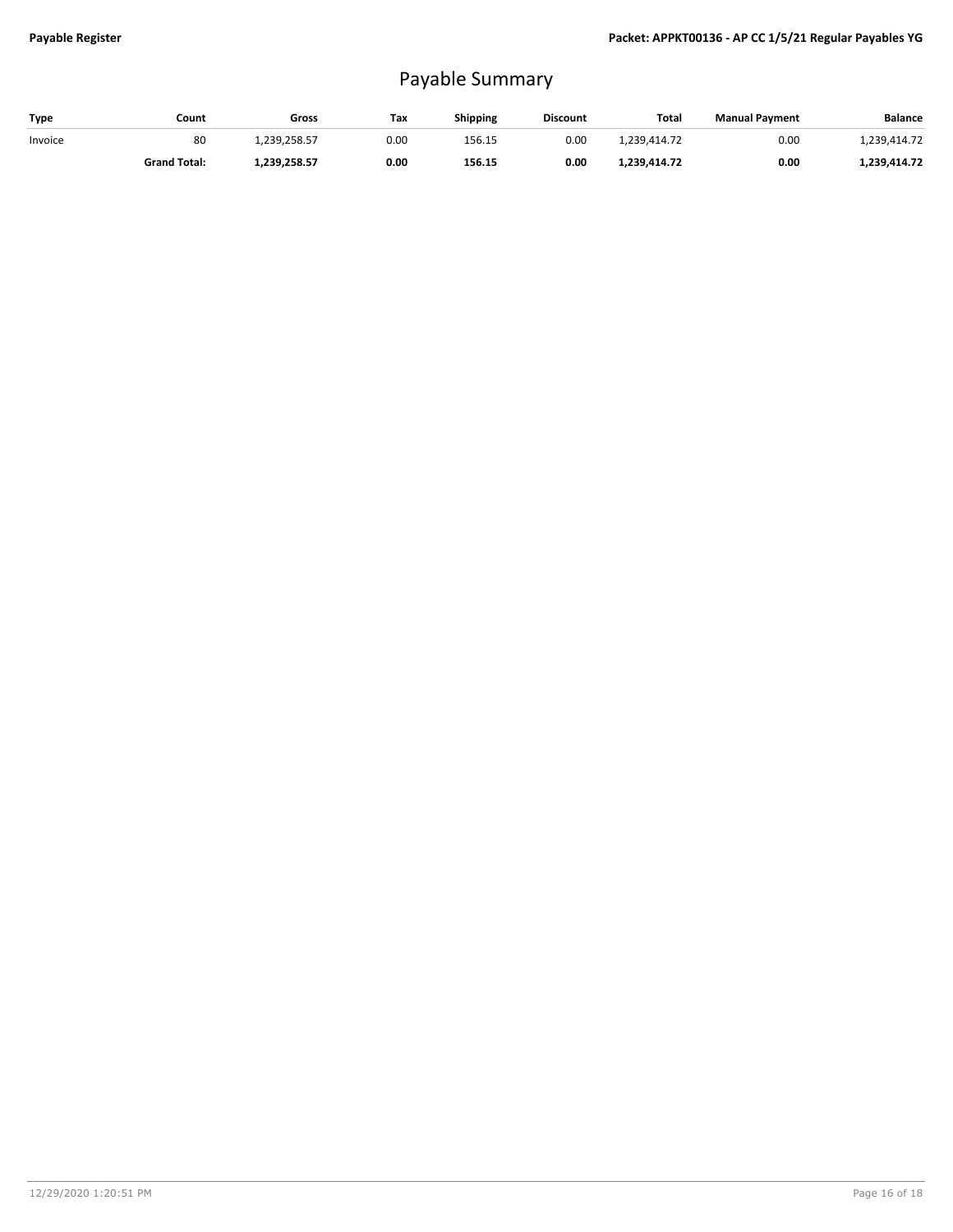### **Account Summary**

| Account                      | Name                           |        | Amount          |
|------------------------------|--------------------------------|--------|-----------------|
| 100-404-3100                 | <b>ELECTION SUPPLIES</b>       |        | 181.90          |
| 100-404-4210                 | <b>ELECTION INTERNET</b>       |        | 113.97          |
| 100-406-4210                 | <b>EMERGENCY INTERNET</b>      |        | 37.99           |
| 100-409-4940                 | TCEQ PERMITS ENVIRONMENTAL DEV |        | 740.00          |
| 100-410-3150                 | <b>COPIER RENTAL</b>           |        | 97.72           |
| 100-410-4240                 | <b>INDIGENT ATTORNEY FEES</b>  |        | 900.00          |
| 100-425-4660                 | <b>AUTOPSIES</b>               |        | 2,150.00        |
| 100-435-4360                 | ATTORNEY FEES- CPS CASES       |        | 6,076.00        |
| 100-435-4370                 | <b>ATTORNEY FEES</b>           |        | 965.50          |
| 100-435-4380                 | <b>COURT REPORTER EXPENSE</b>  |        | 231.00          |
| 100-455-4810                 | <b>DUES</b>                    |        | 60.00           |
| 100-456-4810                 | <b>DUES</b>                    |        | 95.00           |
| 100-457-4210                 | <b>INTERNET</b>                |        | 37.99           |
| 100-475-3150                 | <b>COPIER EXPENSE</b>          |        | 101.52          |
| 100-496-4800                 | <b>BOND</b>                    |        | 93.00           |
| 100-499-3150                 | <b>COPIER EXPENSE</b>          |        | 89.75           |
| 100-503-4210                 | <b>EMERGENCY INTERNET</b>      |        | 38.03           |
| 100-510-3150                 | <b>COPIER RENTAL</b>           |        | 711.62          |
| 100-510-4400                 | UTILITIES ELECTRICITY          |        | 168.37          |
| 100-511-4400                 | UTILITIES ELECTRICITY          |        | 290.65          |
| 100-511-4410                 | UTILITIES GAS                  |        | 120.23          |
| 100-513-3150                 | <b>COPIER RENTAL</b>           |        | 97.72           |
| 100-513-4210                 | <b>INTERNET</b>                |        | 231.43          |
| 100-513-4400                 | UTILITIES ELECTRICITY          |        | 27.51           |
| 100-513-4410                 | UTILITIES GAS                  |        | 202.14          |
| 100-514-4210                 | <b>INTERNET</b>                |        | 82.69           |
| 100-515-4400                 | UTILITIES ELECTRICITY          |        | 191.85          |
| 100-516-4400                 | UTILITIES ELECTRICITY          |        | 496.48          |
| 100-518-4210                 | <b>INTERNET</b>                |        | 1,046.18        |
| 100-518-4400                 | UTILITIES ELECTRICITY          |        | 437.39          |
| 100-518-4410                 | UTILITIES GAS                  |        | 145.46          |
| 100-540-4400                 | UTILITIES ELECTRICITY          |        | 273.45          |
| 100-551-4800                 | <b>BOND</b>                    |        | 177.50          |
| 100-552-3300                 | AUTO EXPENSE-GAS AND OIL       |        | 30.00           |
| 100-560-4210                 | <b>INTERNET SERVICE</b>        |        | 787.96          |
| 100-560-4540                 | <b>R &amp; M AUTOMOBILES</b>   |        | 469.50          |
| 100-575-3150                 | <b>COPIER RENTAL</b>           |        | 24.43           |
| 100-590-3150                 | <b>COPIER RENTAL</b>           |        | 73.29           |
| 100-640-4120                 | FANNIN CO. HISTORICAL SOC      |        | 4,500.00        |
| 100-640-4400                 | UTILITIES ELECTRICITY          |        | 440.36          |
| 100-640-4410                 | UTILITIES GAS                  |        | 277.38          |
| 100-645-4210                 | <b>INTERNET</b>                |        | 93.94           |
| 100-665-3150                 | <b>COPIER RENTAL</b>           |        | 89.75           |
| 100-665-4210                 | INTERNET                       |        | 64.99           |
|                              |                                | Total: | 23,561.64       |
| Account                      | Name                           |        | Amount          |
|                              |                                |        |                 |
| 210-621-3410<br>210-621-4420 | R&B MAT. ROCK & GRAVEL         |        | 409.73<br>17.19 |
|                              | UTILITY WATER                  |        |                 |
| 210-621-4430                 | TRASH PICKUP                   | Total: | 90.83<br>517.75 |
|                              |                                |        |                 |
| Account                      | Name                           |        | Amount          |
| 220-622-4580                 | <b>R&amp;M MACHINERY PARTS</b> |        | 621.18          |